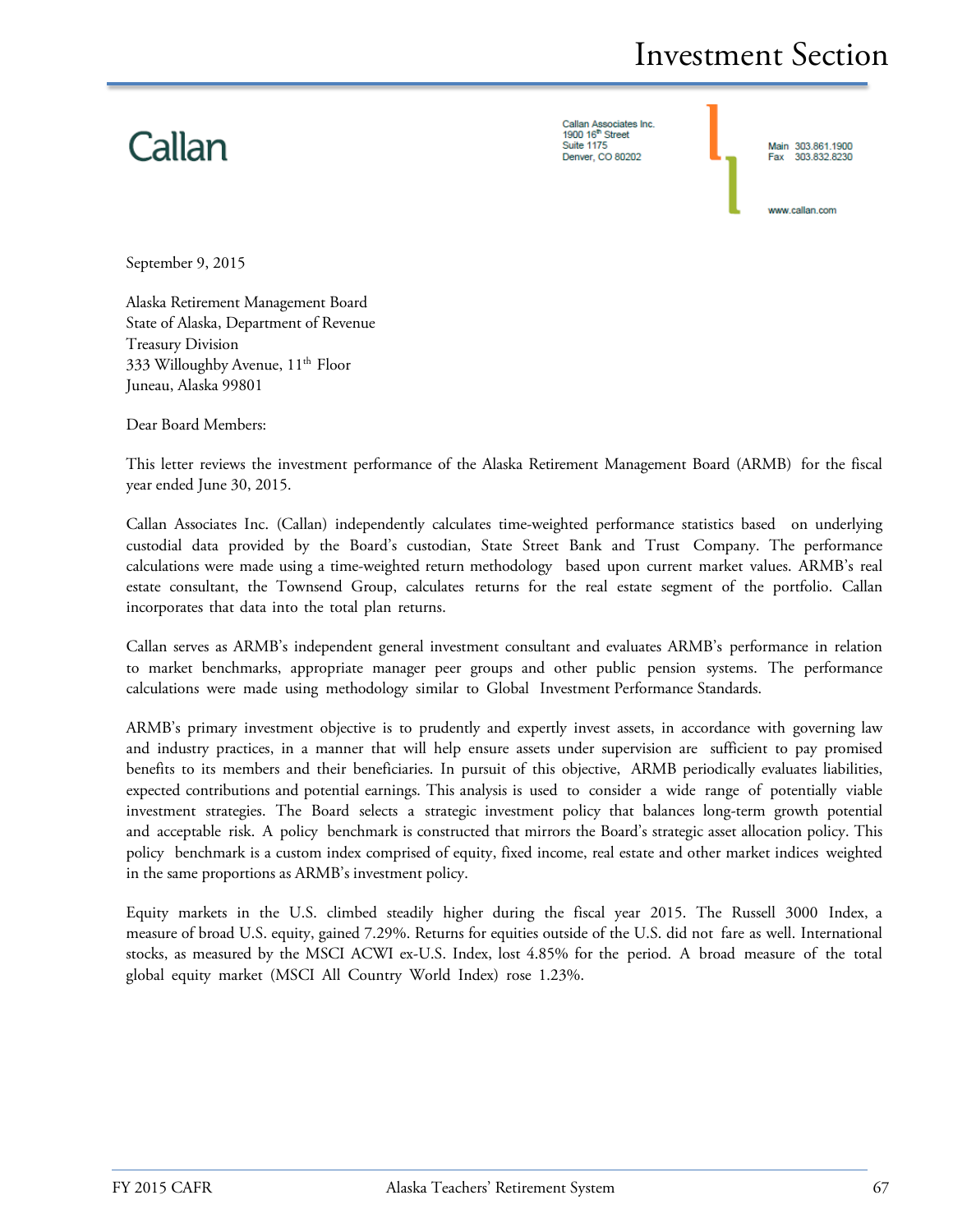A flattening yield curve during the period boosted fixed income performance. The Barclays Capital Aggregate Bond Index, a widely used gauge of the investment grade domestic bond market, gained 1.86%. Absolute return strategies, such as hedge fund-of-funds, posted modest gains during the fiscal year. The Callan Absolute Return Hedge Fund-of-Funds Style median return was 2.28% (net-of-fee). Private real estate investments (NCREIF Property Index) turned in another solid year, returning 12.98%. Publicly traded real estate, as measured by the NAREIT Equity Index, did not perform as well and increased only 4.14%.

ARMB's various asset group returns performed as expected.

| Domestic stocks    | 7.84%     |
|--------------------|-----------|
| Int'l Stocks       | $-3.32\%$ |
| Alternative Equity | $-0.81%$  |
| Fixed Income       | $-0.73%$  |
| <b>Real Assets</b> | 3.71%     |
| Private Equity     | 13.77%    |
| Absolute Return    | 9.24%     |
|                    |           |

For the fiscal year, the Public Employees Retirement System (PERS) had a time-weighted total return of 3.29% and the Teachers Retirement System (TRS) had a time-weighted total return of 3.30%. Both systems outperformed their strategic policy benchmark target return of 2.74% and the median return for Callan's Public Fund database of 3.21%.

Over longer-term periods, PERS and TRS have closely tracked their target index returns. For example, PERS' 10 year annualized return was 6.69% while TRS's return was slightly higher at 6.73%. These returns were in line, but slightly above, their target return of 6.54%. Over the longest period for which Callan has detailed data (23.75 years), PERS and TRS have achieved annualized total returns of 7.84% and 7.90%, respectively, while the policy benchmark return was 7.80%.

Both systems are well diversified and currently have asset allocation policies that, in our opinion, are consistent with achievement of a long-term "real" return of 4.5% or better.

In summary, fiscal 2015 was a year in which asset class returns were varied and a well-diversified portfolio was able to produce positive results.

Sincerely,

 $DQQ$ 

Paul Erlendson Senior Vice President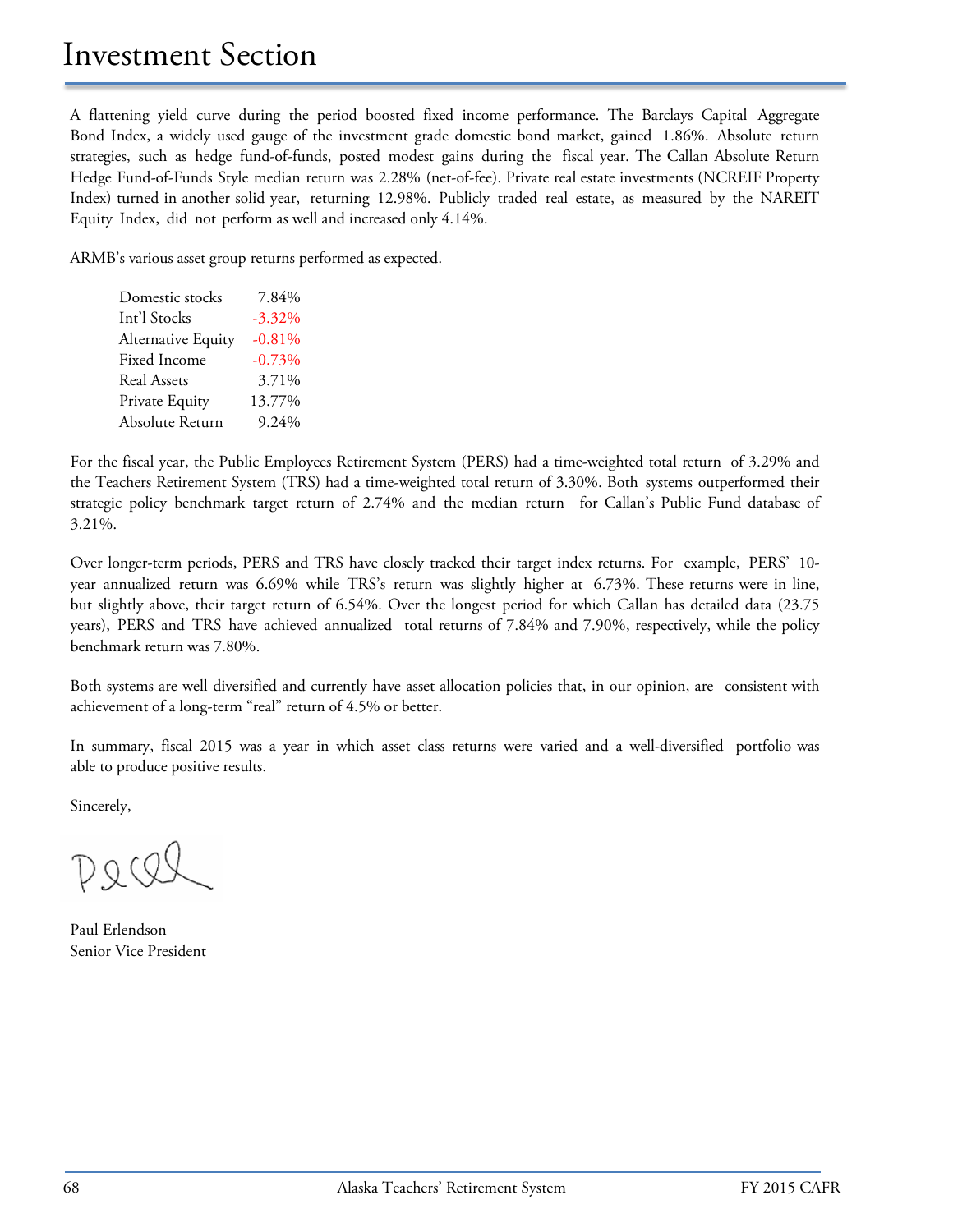# Investment Section

| <b>Department of Revenue</b>   |
|--------------------------------|
| <b>Treasury Division Staff</b> |
| As of June 30, 2015            |

**Commissioner** Randall Hoffbeck

**Deputy Commissioner** Jerry Burnett

**Director** Pamela Leary, CPA **Chief Investment Officer** Gary Bader

**Comptroller** Scott Jones, CPA

**Cash Management** Michelle M. Prebula, MBA, CPA, CCM **Investment Officers** Bob G. Mitchell Stephen R. Sikes Zachary Hanna Steve Verschoor Shane Carson Sean Howard

**ARMB Liaison Officer** Judy Hall

## Casey Colton Nicholas Orr Victor Djajalie Joy Wilkinson Alyson Campbell Emily Peyton Paul Hackenmueller

**External Money Managers and Consultants**

#### **Domestic Equity Large Capitalization**

Allianz Global Investors *San Francisco, CA* Analytic Investors LLC *Los Angeles, CA* Barrow, Hanley, Mewhinney & Strauss *Dallas, TX* Capital Guardian Trust Co. *Los Angeles, CA* McKinley Capital Management, Inc. *Anchorage, AK* Relational Investors LLC *San Diego, CA* Quantitative Management Associates *Newark, NJ* State Street Global Advisors *San Francisco, CA*

## **Domestic Equity Small Capitalization**

Barrow, Hanley, Mewhinney & Strauss *Dallas, TX* Frontier Capital Management *Boston, MA* Jennison Associates LLC *New York, NY* Lord Abbett & Co. *Jersey City, NJ* Luther King Capital Management *Fort Worth, TX* State Street Global Advisors *San Francisco, CA* Victory Capital Management *St. Louis, MO*

## **Domestic Equity MicroCap**

DePrince, Race & Zollo, Inc. *Winter Park, FL* Lord Abbett & Co. *Jersey City, NJ* Zebra Capital Management *Mitford, CT*

**Domestic Equity Index Fund** State Street Global Advisors *San Francisco, CA*

**International Equity – EAFE, Emerging Markets Non U.S. , and Global Equity** Allianz Global Investors *San Francisco, CA* Arrowstreet Capital, LP *Boston, MA* BlackRock *San Francisco, CA* Baillee Gifford Overseas Ltd. *Edinburgh, Scotland* Brandes Investment Partners, L.P. *San Diego, CA* Capital Guardian Trust Co. *Los Angeles, CA* Lazard Asset Management *New York, NY* McKinley Capital Management, Inc. *Anchorage, AK* Parametric Clifton *Seattle, WA* State Street Global Advisors *San Francisco, CA*

## **International Small Cap**

Mondrian Investment Partners *London, England* Schroders Investment Management NA *New York, NY*

#### **Emerging Market Income**

Lazard Asset Management *New York, NY* NFJ Investment Group *Dallas, TX*

## **International Fixed Income**

Mondrian Investment Partners *London, England*

## **High Yield/Convertible Bond/Tactical Bond**

MacKay Shields LLC *New York, NY* Advent Capital Management *New York, NY* Pyramis Global Advisors *Smithfield, RI*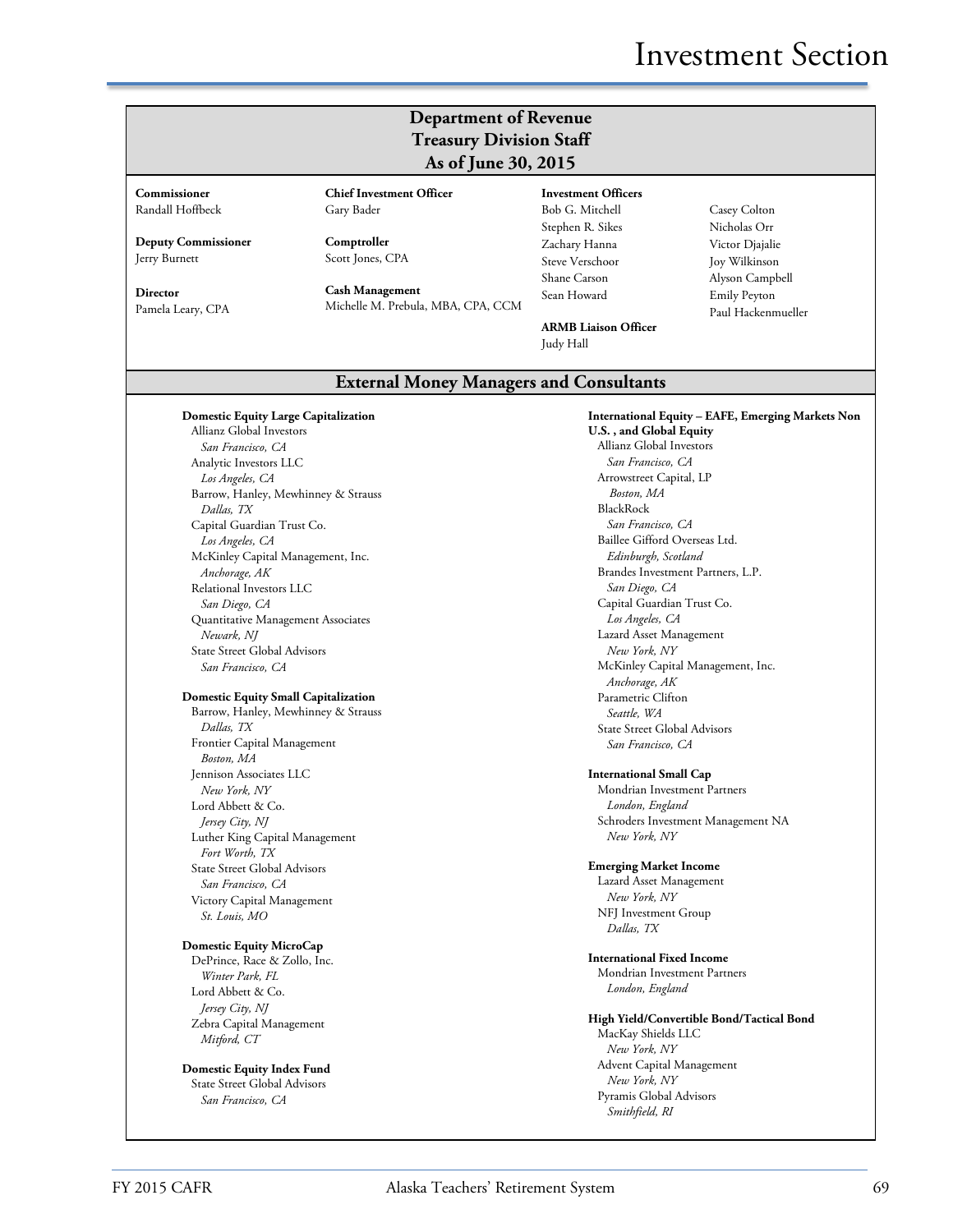## **External Money Managers and Consultants (cont.)**

## **Taxable Municipal Bonds**

Guggenheim Partners LLC *Santa Monica, CA* Western Asset Management Company *Pasadena, CA*

#### **Master Limited Partnerships**

Advisory Research *St. Louis, MO* Tortoise Capital Advisors LLC *Leawood, KS*

## **Absolute Return**

Allianz Global Investors *New York, NY* Crestline Investors, Inc. *Fort Worth, TX* Global Assets Management Inc. *Los Angeles, CA* KKR (formerly Prisma Capital Partners) *New York, NY*

## **Private Equity**

Abbott Capital Management, L.P. *New York, NY* Pathway Capital Management, LLC *Irvine, CA*

## **Real Assets – Real Estate Core Separate Accounts**

LaSalle Investment Management *Chicago, IL* Sentinel Real Estate Corporation *New York, NY* UBS Realty Investors, LLC *San Francisco, CA*

## **Real Assets – Commingled Real Estate Funds**

Almanac Realty Investors *Alpharetta, GA* BlackRock Realty *San Francisco, CA* Colony Capital *Los Angeles, CA* Coventry Real Estate Fund II, LLC *New York, NY* Clarion Partners *New York, NY* J.P. Morgan Investment Management Inc. *New York, NY* Silverpeake Real Estate Partners *New York, NY* Lowe Hospitality Investment Partners, LLC *Los Angeles, CA* Sentinel Real Estate Corporation *New York, NY* Tishman Speyer Properties *New York NY* UBS Realty Investors, LLC *Hartford, CT*

**Real Assets – Energy** EIG Global Energy Partners *Washington, DC*

#### **Real Assets – Infrastructure**

Brookfield Investment Management *Encinitas, CA* Industry Funds Management *New York, NY* JP Morgan Asset Management *San Francisco, CA* Lazard Asset Management *New York, NY*

## **Real Assets – Farmland and Timber**

Hancock Agricultural Investment Group *Boston, MA* UBS AgriVest, LLC *Hartford, CT* Hancock Timber Resource Group *Charlotte, NC* Timberland Investment Resources LLC *Brookline, MA*

#### **Supplemental Benefits System, Deferred Compensation Plan and**

**Defined Contribution Plan** BlackRock *San Francisco, CA* Allianz Global Investors (formerly RCM) *San Francisco, CA* State Street Global Advisors *Boston, MA* T. Rowe Price Investment Services *Baltimore, MD* Brandes Investment Partners *San Diego, CA* 

## **Global Master Custodian**

State Street Bank & Trust Co. *Boston, MA*

#### **Investment Consultants**

Callan Associates, Inc. *Denver, CO* The Townsend Group *San Francisco, CA*

## **Investment Advisory Council**

William Jennings *Colorado Springs, CO* Jerrold Mitchell *Wayland, MA* Robert Shaw *San Francisco, CA*

## **Independent Auditors**

KPMG, LLP *Anchorage, AK*

## **Actuaries**

Buck Consultants *Denver, CO* Gabriel Roeder Smith *Denver, CO*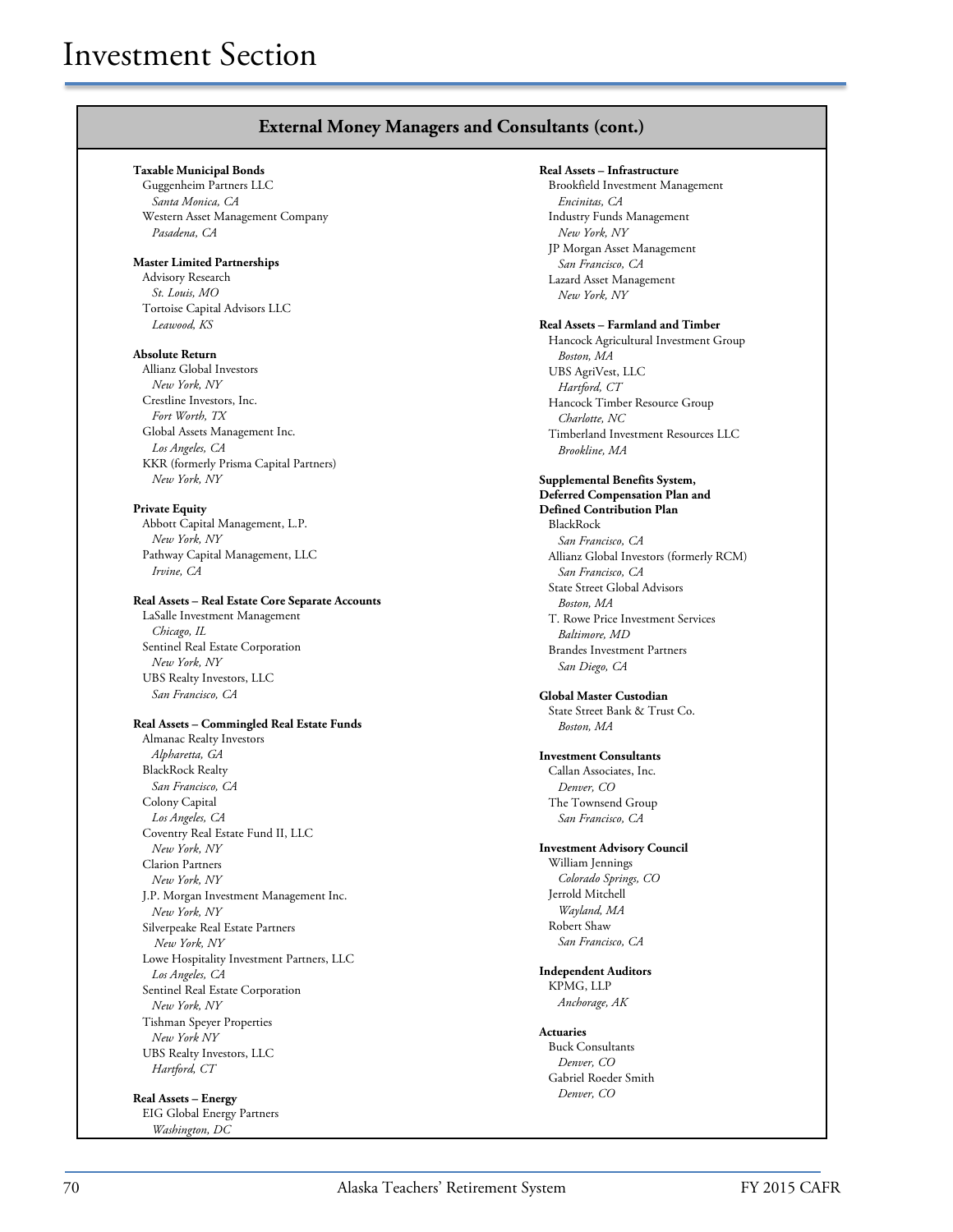# **Teachers' Retirement System Investment Report**

## **INVESTMENTS**

The investment goals of the State of Alaska Teachers' Retirement System (TRS) are the long term return and sustainability of the pension funds under management. Annually, the Alaska Retirement Management Board (ARMB) sets its asset allocation strategy in order to reflect changes in the marketplace while still retaining an expected optimal risk/return level within the set constraints and objectives of the ARMB.

The ARMB categorizes its investments into eight asset classes: domestic equities, global equities ex-U.S., alternative equity strategies, private equity, real assets, fixed income, absolute return, and cash equivalents. The performance of each asset class is compared with a benchmark comprised of one or more market indices. The performance for the total portfolio is compared with its policy portfolio, determined by calculating the weighted performance of the underlying asset class benchmarks at the portfolio's target asset allocation. The asset class benchmarks are illustrated below:

| <b>Asset Class</b>              | <b>Benchmark</b>                                       |
|---------------------------------|--------------------------------------------------------|
| Domestic Equity                 | Russell 3000 Index                                     |
| Global Equities Ex-U.S.         | MSCI All Country World Ex-U.S. Index                   |
| Alternative Equities Strategies | 50% S&P 500 Index                                      |
|                                 | 30% CBOE Buy Write Index                               |
|                                 | 20% Bank of America Yield Alternative Index            |
| Private Equity                  | 1/3 S&P 500 Index                                      |
|                                 | 1/3 Russell 2000 Index                                 |
|                                 | 1/3 MSCI EAFE Index                                    |
| <b>Real Assets</b>              | 50% NCREIF Property Index                              |
|                                 | 15% Barclays TIPS Index                                |
|                                 | 10% NCREIF Farmland Index                              |
|                                 | 10% NCREIF Timberland Index                            |
|                                 | 5% FTSE NAREIT All Equity REIT Index                   |
|                                 | 10% S&P Global Infrastructure                          |
| Fixed Income                    | 80% Barclays Intermediate Treasury Index               |
|                                 | 10% Bank of America Merrill Lynch US High Yield Master |
|                                 | <b>II</b> Constrained Index                            |
|                                 | 7% Citigroup World Gov. Bond Ex-U.S. Index             |
|                                 | 3% JP Morgan Global Bond Index - Emerging Markets      |
|                                 | Global Diversified Index                               |
| Absolute Return                 | 91 Day Treasury Bill + 5%                              |
| Cash Equivalents                | 91 Day Treasury Bill                                   |

The target asset allocation is determined by the ARMB, utilizing capital market assumptions provided by its independent general investment consultant, Callan Associates. During the 2015 fiscal year, ARMB's target asset allocation was 26% domestic equities, 25% global equities ex-U.S., 3% alternative equity strategies, 9% private equity, 17% real assets, 12% fixed income, 5% absolute return, and 3% cash equivalents. The target asset allocation is expected to generate a return of 7.22% with a standard deviation of 15.01%.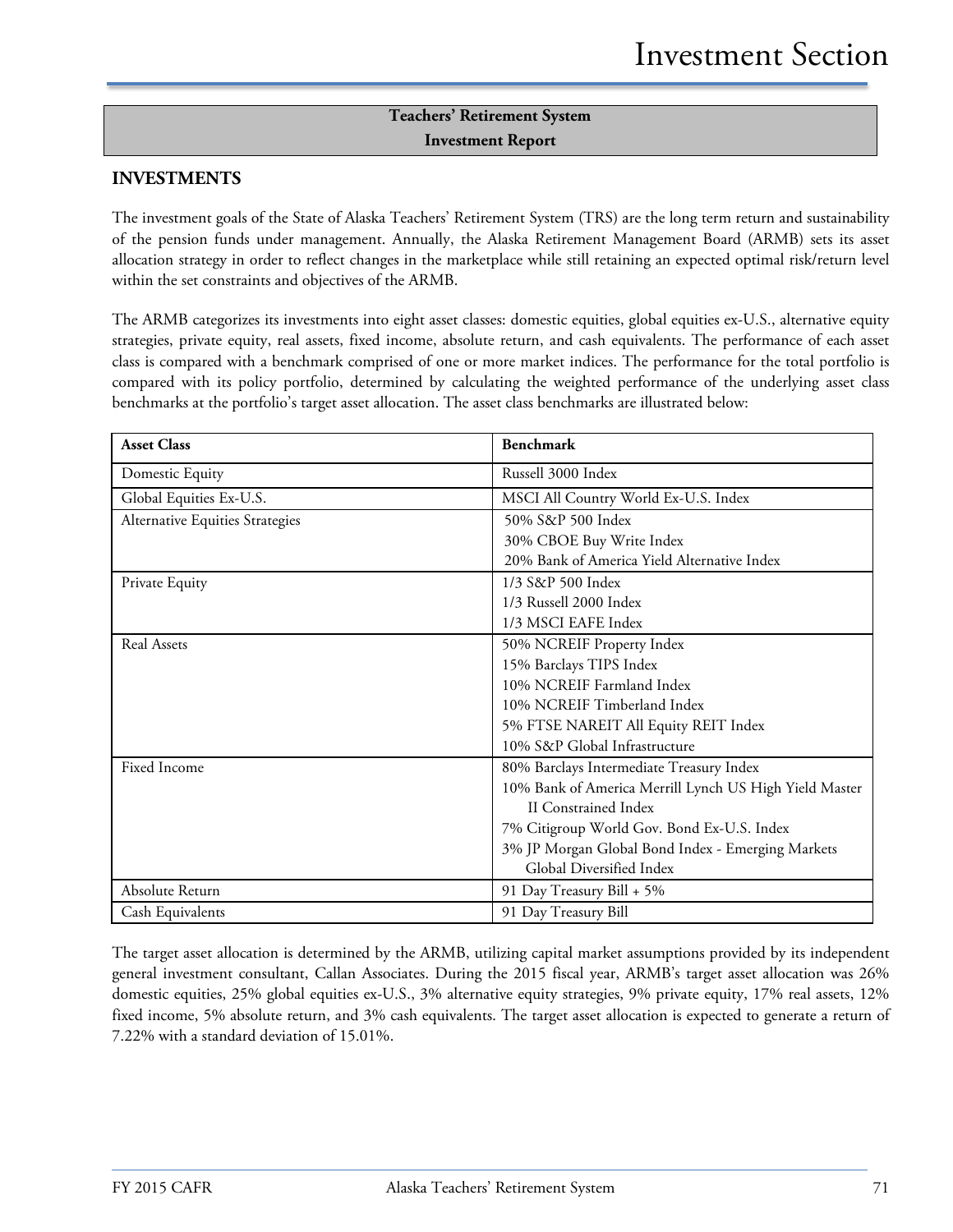| <b>Teachers' Retirement System</b><br><b>Schedule of Investment Results</b><br><b>Fiscal Years Ended June 30</b> |                |                    |                |                |                  |                |                |
|------------------------------------------------------------------------------------------------------------------|----------------|--------------------|----------------|----------------|------------------|----------------|----------------|
|                                                                                                                  |                |                    |                |                |                  | Annualized     |                |
|                                                                                                                  | 2011           | 2012               | 2013           | 2014           | 2015             | 3 Year         | 5 Year         |
| <b>Total Fund</b><br><b>TRS</b>                                                                                  | 21.40%         | 0.51%              | 12.59%         | 18.46%         | 3.30%            | 11.30%         | 10.96%         |
| Actuarial Earnings Rate                                                                                          | 8.00           | 8.00               | 8.00           | 8.00           | 8.00             | 8.00           | 8.00           |
| <b>U.S. Common Stock Returns</b><br>TRS Domestic Equities<br>Custom Composite Index                              | 33.38<br>32.37 | 1.83<br>3.84       | 21.24<br>21.46 | 25.45<br>25.22 | 7.85<br>7.29     | 18.04<br>17.73 | 17.44<br>17.54 |
| <b>Fixed Income</b><br><b>TRS</b><br>Custom Composite Index                                                      | 5.55<br>5.06   | 4.82<br>5.08       | 0.57<br>(0.04) | 5.14<br>3.31   | (0.73)<br>0.41   | 1.63<br>1.22   | 3.04<br>2.74   |
| <b>Real Assets</b><br><b>TRS</b><br>Custom Composite Index                                                       | 15.51<br>12.66 | 10.45<br>11.41     | 10.65<br>8.35  | 12.71<br>10.98 | 3.69<br>7.99     | 9.13<br>9.10   | 10.59<br>10.26 |
| <b>International Stock Returns</b>                                                                               |                |                    |                |                |                  |                |                |
| TRS International Equities<br>MSCI ACWI ex-US                                                                    | 28.27<br>30.27 | (13.66)<br>(14.15) | 15.03<br>14.14 | 23.41<br>22.27 | (3.28)<br>(4.85) | 11.14<br>9.92  | 8.74<br>8.23   |
| <b>Private Equity</b><br><b>TRS</b>                                                                              | 20.12          | 9.44               | 11.68          | 24.19          | 13.77            | 16.42          | 15.71          |
| Custom Composite Index                                                                                           | 32.93          | (3.61)             | 21.24          | 24.01          | 3.33             | 15.82          | 14.76          |
| <b>Absolute Return</b><br><b>TRS</b><br>3-month Treasury Bill +5%                                                | 5.99<br>5.16   | (2.05)<br>5.06     | 8.41<br>5.11   | 6.51<br>5.05   | 9.24<br>5.02     | 8.05<br>5.06   | 5.54<br>5.08   |
| <b>Alternative Equity</b><br><b>TRS</b><br>Custom Composite Index                                                |                |                    |                | 24.55<br>18.70 | (0.88)<br>4.26   |                |                |
| <b>Cash Equivalents</b><br><b>TRS</b><br>3-month Treasury Bill                                                   | 0.46<br>0.16   | 0.42<br>0.06       | 0.25<br>0.11   | 0.26<br>0.05   | 0.27<br>0.02     | 0.26<br>0.06   | 0.33<br>0.08   |

MSCI ACWI =Morgan Stanley Capital International All Country World Index

Returns for periods longer than one year are reported on an annualized basis.

Basis of calculation: Time-Weighed rate of return based on the market rate of return.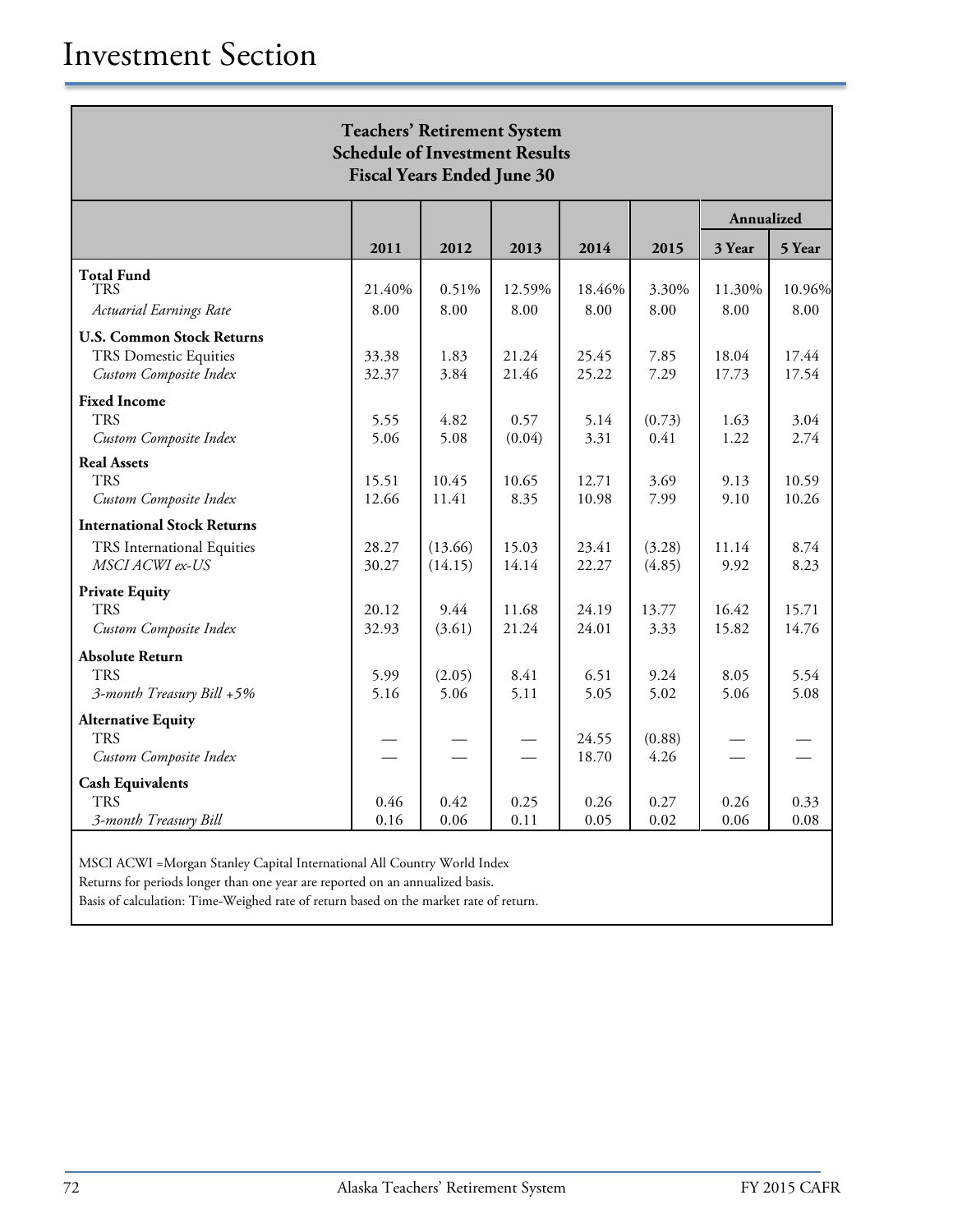# **Teachers' Retirement System Asset Allocation June 30, 2015**



**Policy**

**Actual — Defined Benefit Pension**

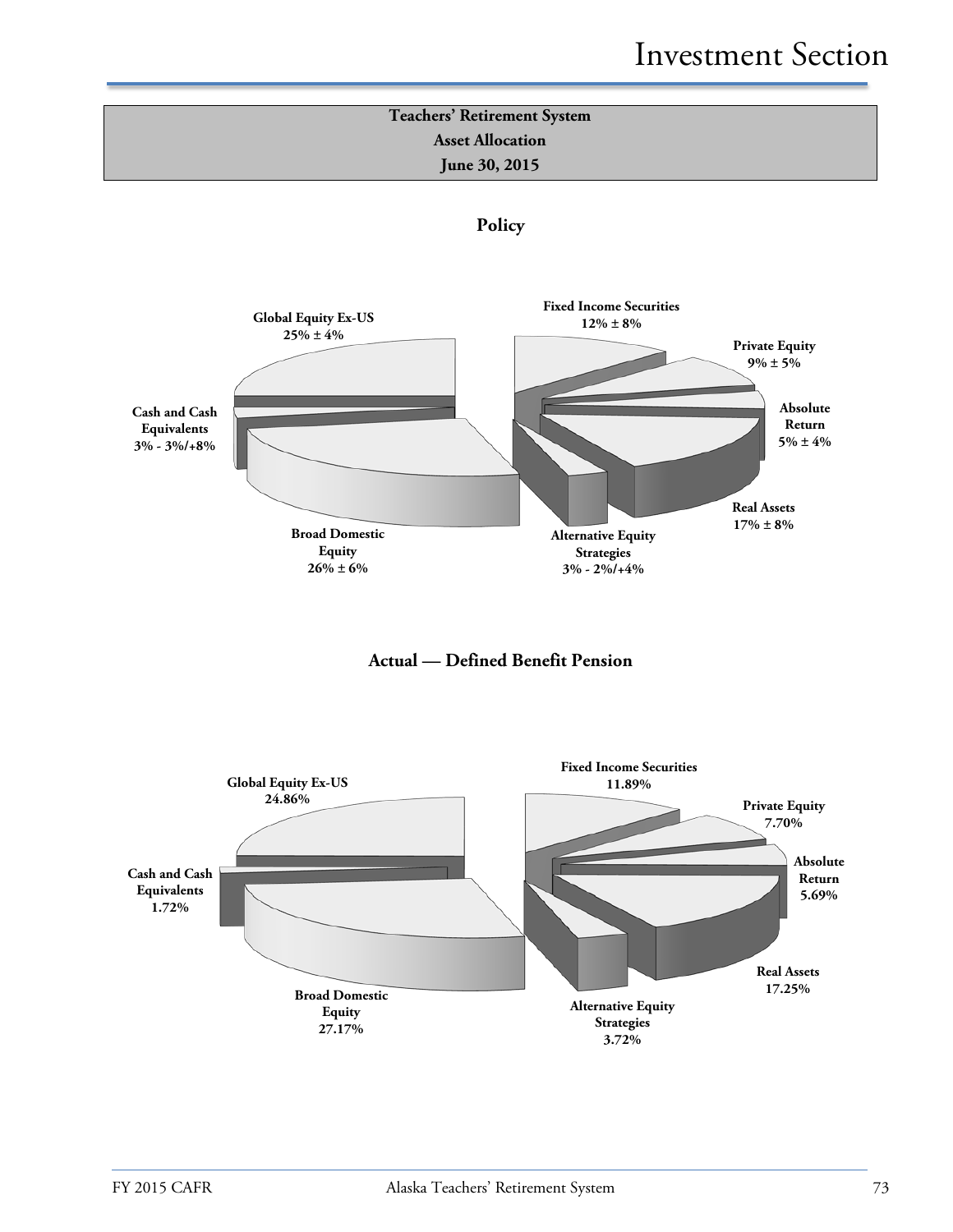

**Actual — Defined Benefit Alaska Retiree Healthcare Trust**



**Actual — Defined Contribution Participant Directed**

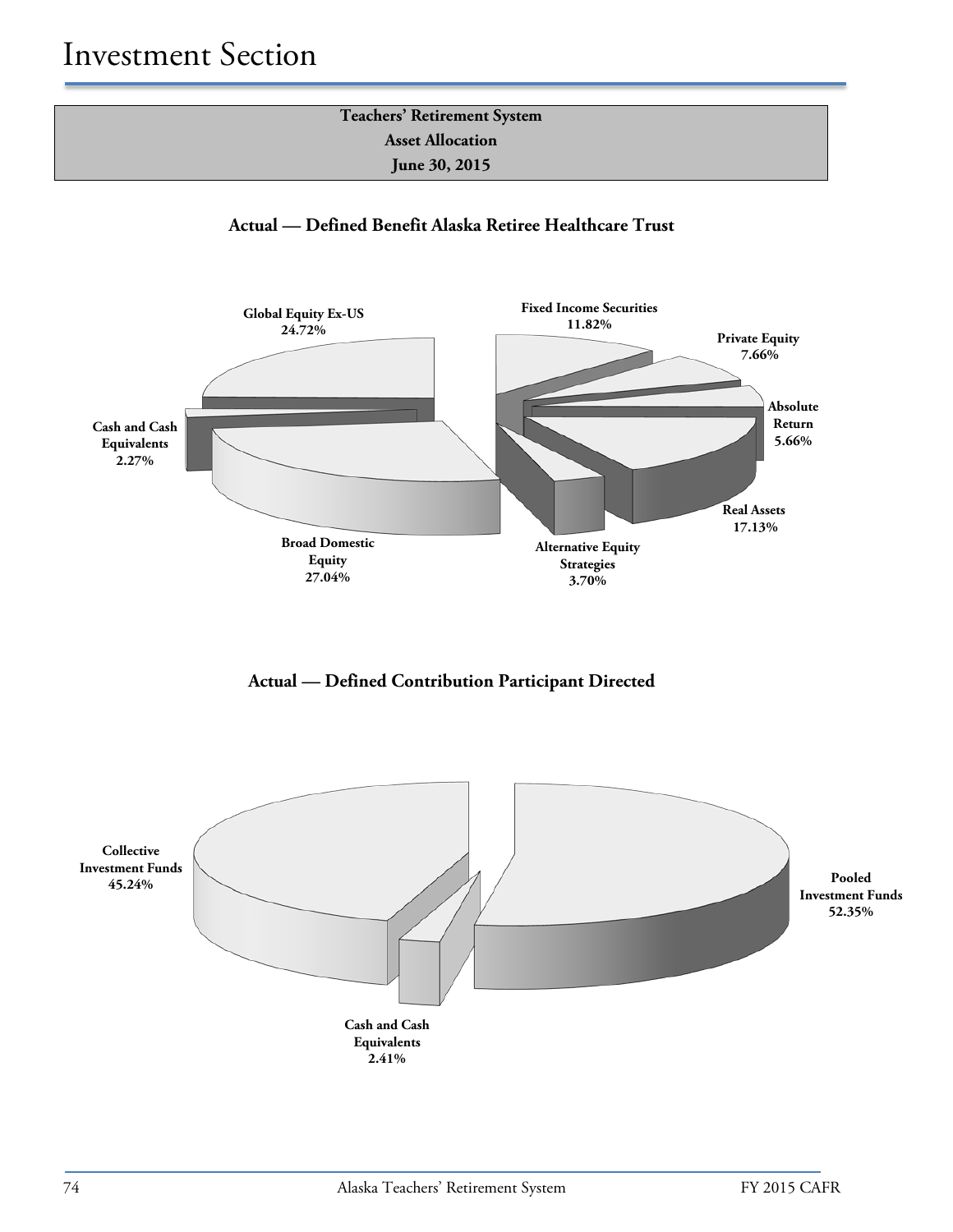# **Teachers' Retirement System Asset Allocation June 30, 2015**

**Actual — Health Reimbursement Arrangement**



# **Actual — Occupational Death & Disability**

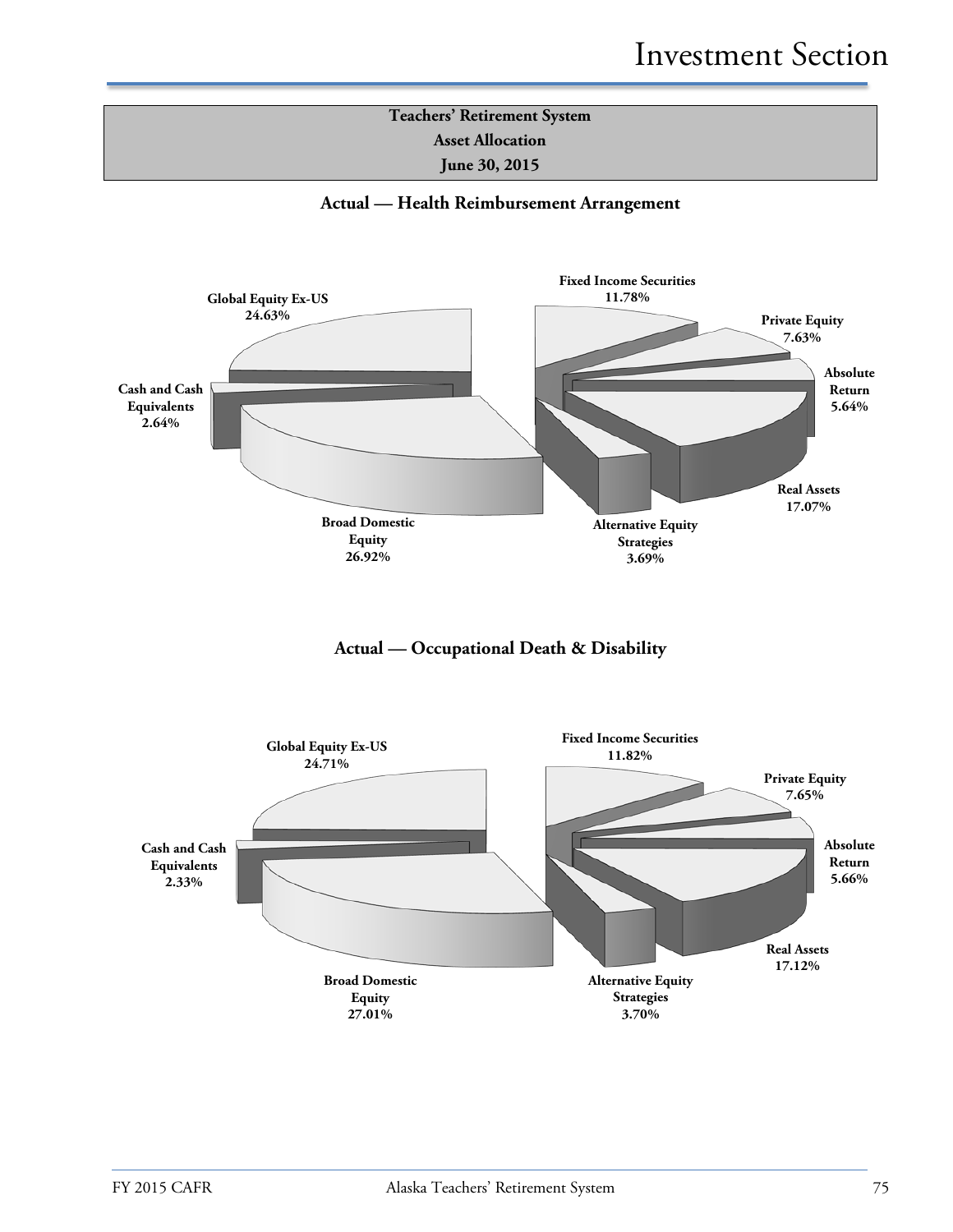



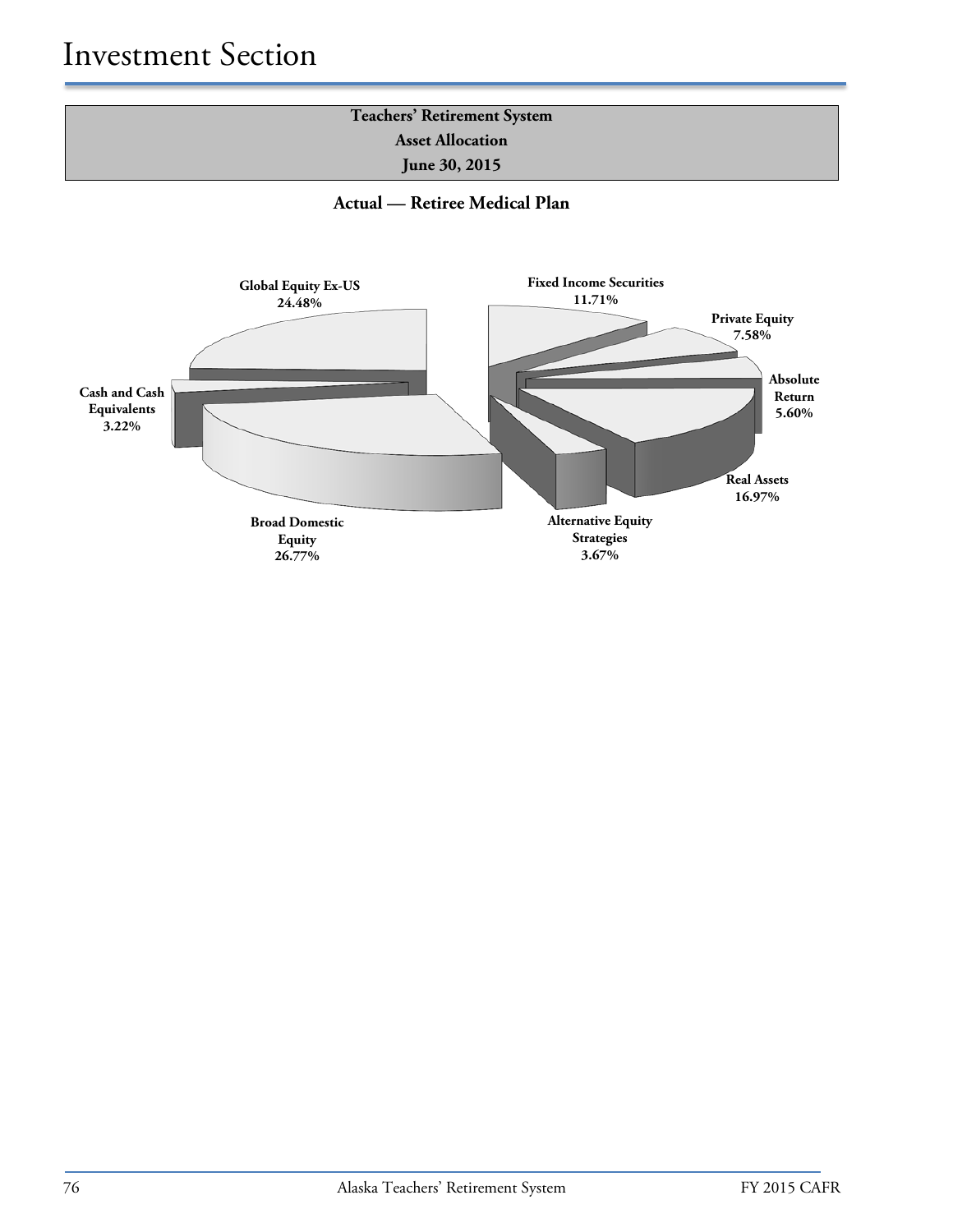# **Alaska Retirement Management Board Top Ten Holdings by Asset Type June 30, 2015**

Invested assets under the fiduciary responsibility of the Alaska Retirement Management Board (ARMB) have been commingled in various investment pools to minimize costs and maximize returns. Treasury Division has created twenty-six different mutual fund-like pools to accomplish the investment asset allocation policies of the ARMB. Using investment pools increases investment efficiency in three ways. First, combining individual funds' cash inflows and outflows to offset each other reduces the amount of cash on hand needed to support daily operations. Second, pooling investments significantly reduces accounting, budgeting, and administrative costs. Finally, the ARMB can achieve economies of scale by making available investment options that could not otherwise be practically provided for smaller retirement funds. Below are the ten largest fixed income and equity holdings.

## **Fixed Income**

| Rank           | <b>Largest Fixed Income Holdings</b> | <b>Market Value</b> | Par Value    |
|----------------|--------------------------------------|---------------------|--------------|
| 1              | US Treasury 1.750% 9/30/2019         | \$61,695,677        | \$60,962,241 |
| 2              | US Treasury 1.375% 2/29/2020         | 50,417,351          | 50,858,394   |
| 3              | US Treasury 0.875% 5/15/2018         | 49,744,668          | 49,690,307   |
| $\overline{4}$ | US Treasury 2.125% 5/15/2025         | 29,869,536          | 30,420,915   |
| 5              | US Treasury 0.750% 4/15/2018         | 23,922,400          | 24,048,269   |
| 6              | US Treasury 1.500% 2/28/2019         | 23,467,240          | 23,270,880   |
| 7              | US Treasury 1.250% 10/31/2018        | 19,953,120          | 19,884,756   |
| 8              | US Treasury 1.500% 8/31/2018         | 18,806,989          | 18,564,775   |
| 9              | US Treasury 1.250% 1/31/2020         | 11,206,915          | 11,359,565   |
| 10             | US Treasury 1.625% 4/30/2019         | 10,451,050          | 10,335,581   |

## **Equities**

| Rank | <b>Largest Equity Holdings</b> | <b>Market Value</b> |
|------|--------------------------------|---------------------|
| 1    | Apple Inc.                     | \$61,183,130        |
| 2    | Microsoft Corp.                | 35,129,291          |
| 3    | Exxon Mobil Corp.              | 29,366,197          |
| 4    | Wells Fargo & Co.              | 27,976,852          |
| 5    | Pfizer Inc.                    | 25,486,103          |
| 6    | JPMorgan Chase & Co.           | 25, 217, 517        |
| 7    | Johnson & Johnson              | 24,096,538          |
| 8    | Citigroup Inc.                 | 20,787,017          |
| 9    | General Electric Co.           | 20,762,451          |
| 10   | Procter & Gamble Co./The       | 19,877,148          |

Additional investment information may be obtained from the Department of Revenue, Treasury Division, P.O. Box 110405, Juneau, Alaska 99811-0405.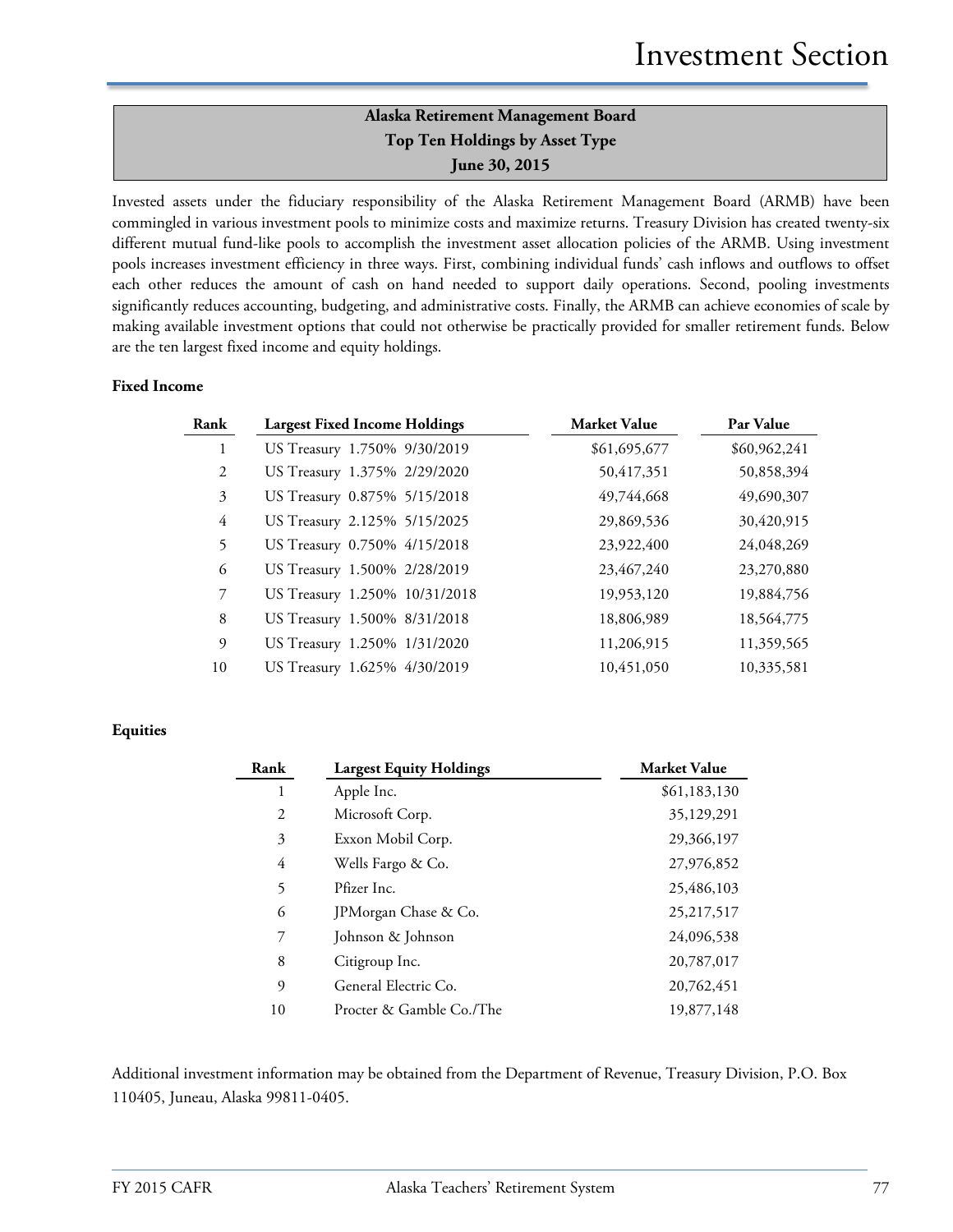# **Teachers' Retirement System Schedule of Investment Management Fees Year Ended June 30, 2015**

|                                                                 | <b>Total Fair Value</b>    | Fees                   |
|-----------------------------------------------------------------|----------------------------|------------------------|
| <b>Fixed Income</b>                                             |                            |                        |
| <b>Municipal Bond Pool</b>                                      |                            |                        |
| $\ast$<br>Guggenheim Partners<br>Western Asset Management       | \$<br>36,943,300           | \$<br>72,200<br>78,441 |
|                                                                 | 38,363,810                 |                        |
| Total Municipal Bond Pool<br><b>High Yield Pool</b>             | 75,307,110                 | 150,641                |
| $\ast$<br>Mackay Shields, LLC                                   | 206,319,985                | 775,142                |
| <b>Tactical Fixed Income</b>                                    |                            |                        |
| Pyramis Global Advisors                                         | 40,454,065                 | 88,858                 |
| <b>International Fixed Income</b>                               |                            |                        |
| Mondrian Investment Partners                                    | 127,351,428                | 421,912                |
| <b>Broad Domestic Equity Pools</b><br>Allianz Global Investors  |                            |                        |
| $\ast$<br>Barrow, Hanley, Mewhinney & Strauss, INC (LC)         | 121,682,556<br>119,021,296 | 279,980<br>350,238     |
| $\ast$<br>Barrow, Hanley, Mewhinney & Strauss, INC (SC)         | 37,266,641                 | 170,833                |
| $\ast$<br>DePrince, Race & Zollo Inc.-Micro Cap                 | 29,094,052                 | 278,945                |
| $\ast$<br>Frontier Capital Management                           | 35,951,847                 | 256,678                |
| $\ast$<br>Jennison Associates LLC                               | 37,437,795                 | 257,757                |
| $\ast$<br>Lazard Asset Management<br>$\ast$                     | 129,807,079                | 289,163                |
| Lord Abbett & Co. (Micro)<br>$\ast$<br>Lord Abbett & Co. (SC)   | 39,645,513<br>38,393,921   | 310,960<br>225,424     |
| $^{\ast}$<br>Luther King Cap. Management                        | 36,259,265                 | 169,238                |
| $\ast$<br>McKinley Capital                                      | 122,341,907                | 354,659                |
| $\ast$<br>Quantitative Management Associates                    | 114,026,545                | 302,024                |
| $\ast$<br>SSgA Future Small Cap                                 | 3,990,781                  | 3,283                  |
| $\ast$<br>SSgA Futures Large Cap                                | 4,717,513                  | 4,032                  |
| $\ast$<br>SSgA Russell 1000 Growth<br>$\ast$                    | 389,569,847                | 40,698                 |
| SSgA Russell 1000 Value<br>$\ast$<br>SSgA Russell 200           | 474,895,561<br>259,322,581 | 40,966<br>21,110       |
| $\ast$<br>SSgA Russell 2000 Growth                              | 6,587,094                  | 2,637                  |
| $\ast$<br>SSgA Russell 2000 Value                               | 21,639,403                 | 9,181                  |
| $^{\ast}$<br>SSgA Volatility - Russell 1000                     | 32,972,386                 | 11,753                 |
| $\ast$<br>SSgA Volatility - Russell 2000                        | 32,745,237                 | 11,530                 |
| $\ast$<br>Sycamore Capital Management<br>$\ast$                 | 38,680,185                 | 253,674                |
| Zebra Capital Management                                        | 24,896,008                 | 2,393                  |
| <b>Total Domestic Equities</b><br>Global Equity Ex-U.S.         | 2,150,945,013              | 3,647,156              |
| $\ast$<br>Allianz Global Investors                              | 85,043,704                 | 290,163                |
| $\ast$<br><b>Arrow Street Capital</b>                           | 70,206,866                 | 194,252                |
| $\ast$<br><b>Baillie Gifford Overseas Limited</b>               | 91,713,356                 | 302,522                |
| $\ast$<br>Blackrock ACWI Ex-US IMI                              | 180,377,812                | 95,838                 |
| $\ast$<br><b>Brandes Investment Partners</b><br>$\ast$          | 363,702,479                | 1,146,307              |
| Capital Guardian Trust Co.<br>$\ast$<br>Lazard Freres           | 269,141,856                | 818,967                |
| $^{\ast}$<br>McKinley Capital Mgmt.                             | 134,833,346<br>173,699,569 | 172,095<br>651,386     |
| $\ast$<br>Mondrian Investment Partners                          | 51,996,623                 | 320,678                |
| $\ast$<br>Schroder Investment Management                        | 55,784,398                 | 361,108                |
| $\ast$<br>SSgA                                                  | 279,535,137                | 123,046                |
| Total International Equities                                    | 1,756,035,146              | 4,476,362              |
| <b>Alternative Equity Strategies</b>                            |                            |                        |
| <b>Alternative Equity Pool</b>                                  |                            |                        |
| Analytic SSgA Account<br>Quantitative Management Associates MPS | 94,982,825<br>65,719,373   | 104,786<br>44,831      |
| $***$<br>Relational Investors, LLC                              | 22,633,846                 | 458,159                |
| <b>Total Alternative Equity</b>                                 | 183,336,044                | 607,776                |
| <b>Convertible Bond Pool</b>                                    |                            |                        |
| Advent Capital                                                  | 65,684,789                 | 320,002                |
| <b>Private Equity Pool</b>                                      |                            |                        |
| $\ast$<br>Abbott Capital Management<br>$**$                     | 257,797,867                | 574,166                |
| Angelo Gordon & Co.<br>$**$                                     | 1,988,690                  | 40,488                 |
| BlumCapital Partners-Strategic<br>$**$<br>Glendon Opportunities | 979,142<br>6,615,238       | 62,149<br>39,535       |
| $**$<br>Lexington Partners                                      | 15,890,682                 | 137,184                |
| $**$<br>Merit Capital Partners                                  | 4,729,794                  | 94,864                 |
| $**$<br>Neuberger Berman Secondary Opportunities                | 5,659,212                  | 207,029                |
| $***$<br>New Mountain Partners                                  | 1,803,000                  | 207,745                |
| $**$<br>NGP XI<br>$**$                                          | 741,903                    | 107,342                |
| Onex Partners<br>$*$<br>Pathway Capital Management              | 8,114,883<br>276,971,080   | 49,274<br>704,404      |
| $***$<br>Warburg Pincus                                         | 14,891,596                 | 168,768                |
| <b>Total Private Equities</b>                                   | 596,183,087                | 2,392,948              |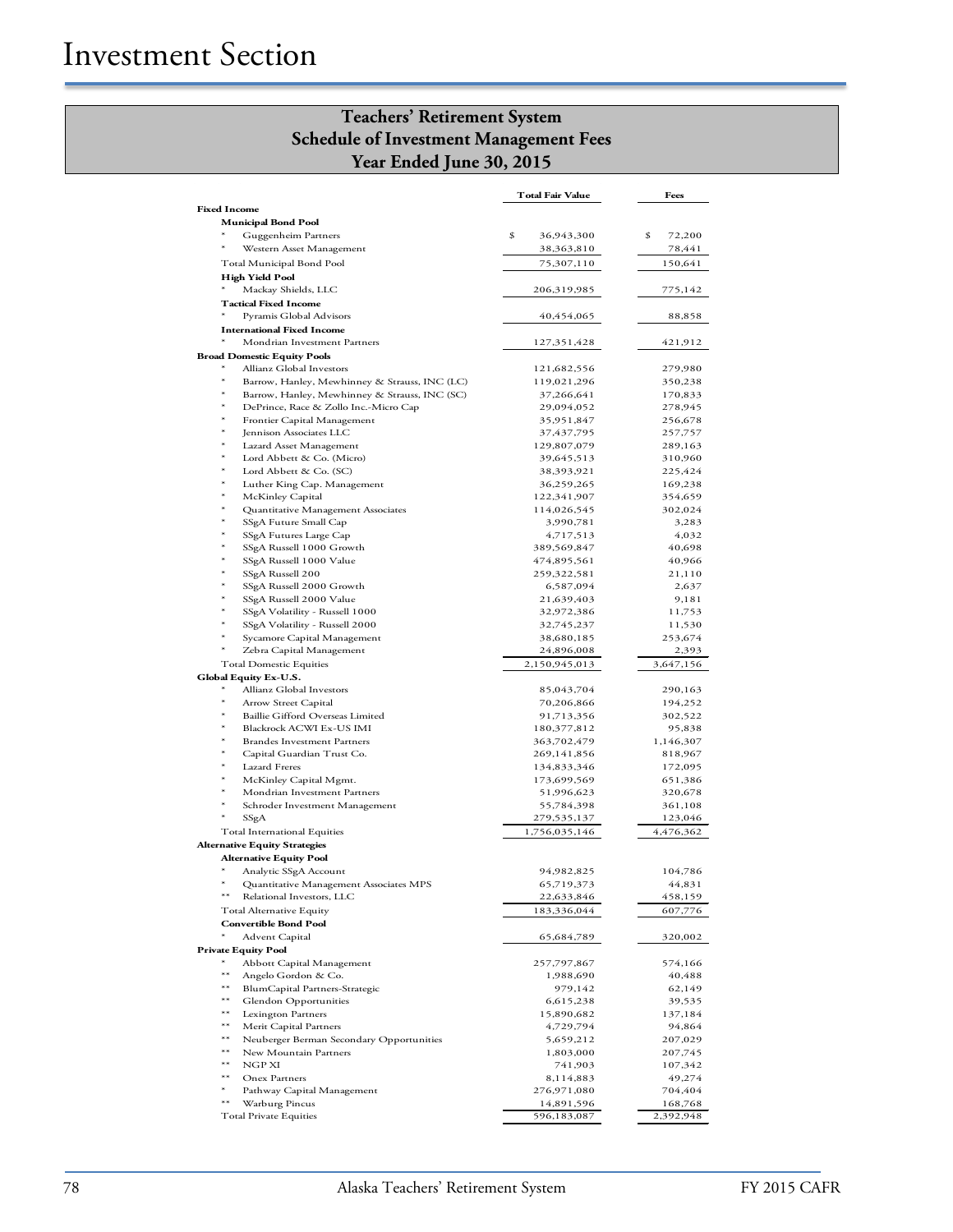# **Teachers' Retirement System Schedule of Investment Management Fees (cont.) Year Ended June 30, 2013**

|                                                            | Total Fair Value         | Fees              |
|------------------------------------------------------------|--------------------------|-------------------|
| Absolute Return Pool                                       |                          |                   |
| $**$<br>Allianz Global Investors                           | \$<br>70,227,419         | \$<br>1,512,723   |
| $**$<br>Crestline Investors Inc.                           | 70,787,701               | 501,248           |
| $**$<br>Global Asset Management                            | 125,414,184              | 834,303           |
| $**$<br>Prisma Capital Partners                            | 148,897,437              | 956,777           |
| Total Absolute Return                                      | 415,326,741              | 3,805,051         |
| <b>Real Assets</b>                                         |                          |                   |
| <b>Real Estate Pool</b><br>$**$                            |                          |                   |
| Almanac Realty Securities IV<br>$**$                       | 740,482                  | 34,811            |
| Almanac Realty Securities V<br>**                          | 5,539,874                | 76,190            |
| <b>BlackRock Diamond</b><br>$**$                           | 5,824,311                | 86,111            |
| Colony Investors VIII, L.P.<br>$**$                        | 6,135,709                | 184,308           |
| Cornerstone<br>$**$                                        |                          | 112,050           |
| Cornerstone Apartment Venture III<br>$**$                  | 75,462                   | 12,247            |
| Coventry<br>$**$                                           | 4,271,540                | 106,667           |
| ING Clarion Development Venture III<br>$**$                | 4,355,522                | 79,201            |
| ING Clarion Development Venture 4<br>$**$                  | 3,638,458                | 1,896             |
| <b>JPM</b> Strategic<br>$**$<br>KKR                        | 83,654,972               | 689,711           |
| $**$                                                       | 12,431,735<br>49,586,837 | 108,700           |
| LaSalle Separate<br>$**$<br>LaSalle Medical Office Fund II | 998,573                  | 270,889<br>25,530 |
| $**$<br>Lowe Hospitality                                   | 588,053                  | 6,723             |
| $**$<br>Sentinel Separate                                  | 67,147,491               | 325,353           |
| $**$<br>Silverpeak Real Estate Partners II                 | 14,298,902               | 160,060           |
| $**$<br>Silverpeak Real Estate Partners III                | 2,285,307                | 54,693            |
| $**$<br>Tishman Speyer Fund VI                             | 11,998,752               | 124,889           |
| $**$<br>Tishman Speyer Fund VII                            | 2,465,621                | 51,100            |
| $**$<br><b>UBS</b> Consolidated                            | 29,119,315               | 300,116           |
| $**$<br><b>UBS</b> Separate                                | 132,453,757              | 626,119           |
| <b>Total Real Estate</b>                                   | 437,610,673              | 3,437,364         |
| <b>Infrastructure Public Pool</b>                          |                          |                   |
| $\ast$<br>Brookfield Investment Management                 | 41,806,267               | 209,597           |
| $\ast$<br>Lazard Asset Management                          | 41,758,765               | 491,767           |
| Total Infrastructure Public Pool                           | 83,565,032               | 701,364           |
| <b>Master Limited Partnerships Pool</b>                    |                          |                   |
| Advisory Research Inc                                      | 85,039,208               | 338,394           |
| $\ast$<br><b>Tortoise MLP</b>                              | 89,944,113               | 463,127           |
| Total Master Limited Partnerships Pool                     | 174,983,321              | 801,521           |
| <b>Energy Pool</b>                                         |                          |                   |
| $**$<br>EIG Energy Fund XV                                 | 12,270,168               | 155,167           |
| $**$<br>EIG Energy Fund XD                                 | 2,308,796                | 26,368            |
| $**$<br>EIG Energy Fund XIV-A                              | 14,673,144               | 225,426           |
| $**$<br>EIG Energy Fund XVI                                | 4,646,611                | 222,663           |
| <b>Total Energy Pool</b>                                   | 33,898,719               | 629,624           |
| <b>Farmland Pool</b>                                       |                          |                   |
| $**$<br>Hancock Agriculture Investment Group               | 80,674,508               | 637,182           |
| $**$<br><b>UBS</b> Agrivest                                | 175,702,372              | 1,349,778         |
| Total Farmland                                             | 256,376,880              | 1,986,960         |
| <b>Timber Pool</b>                                         |                          |                   |
| $**$<br>Hancock Natural Resource Group                     | 33,825,136               | 235,401           |
| $**$<br><b>Timberland Investment Resources</b>             | 93,974,741               | 717,621           |
| <b>Total Timber Pool</b>                                   | 127,799,877              | 953,022           |
| Custodian                                                  |                          |                   |
| $\ast$<br>State Street Bank                                |                          | 308,544           |
| <b>Investment Advisory</b>                                 |                          |                   |
| Callan Associates                                          |                          | 64,441            |
| <b>Investment Advisory Council</b>                         |                          | 23,789            |
| Townsend Group                                             |                          | 28,854            |
| Total Investment Advisory                                  |                          | 117,084           |
| <b>Investment Performance</b>                              |                          |                   |
| Callan Associates                                          |                          | 77,926            |
| <b>Total External Management Fees</b>                      |                          | \$<br>25,699,257  |

\*These fees are paid through the Alaska Statewide Accounting System (AKSAS)

\*\*These fees are deducted from earnings by the fund manager and are not directly recorded in AKSAS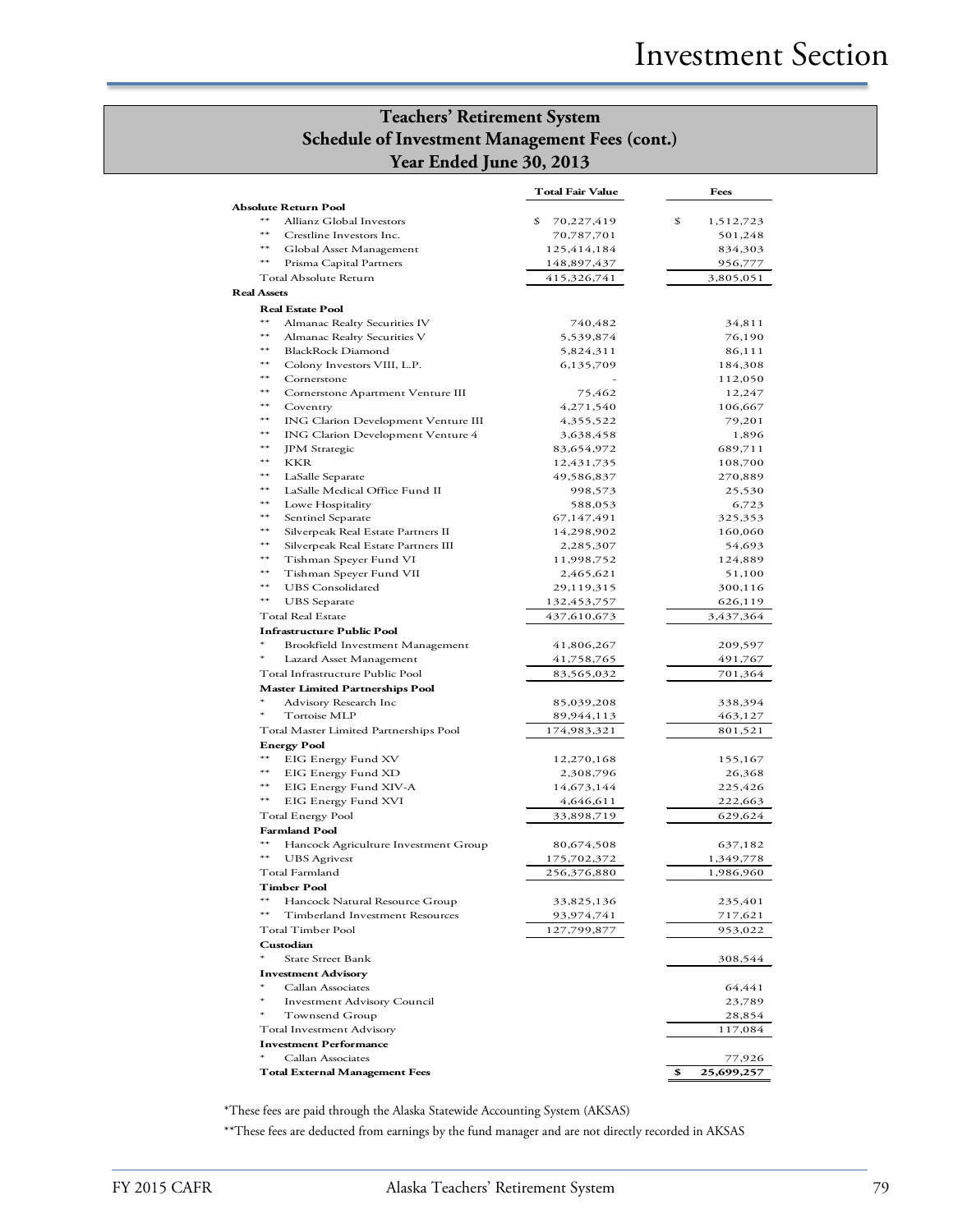|                                              |         | <b>Asset Allocation</b> |                          | % of Total    |
|----------------------------------------------|---------|-------------------------|--------------------------|---------------|
| <b>Investments (at Fair Value)</b>           | Policy  | Range                   | <b>Fair Market Value</b> | <b>Assets</b> |
| <b>Cash and Cash Equivalents</b>             |         |                         |                          |               |
| Short-term Fixed Income Pool                 | 3.00%   | $-3\%/+8\%$             | 90,096,133<br>\$         |               |
| Total Cash and Cash Equivalents              |         |                         | 90,096,133               | 1.72%         |
| <b>Fixed Income Securities</b>               |         |                         |                          |               |
| U.S. Treasury Fixed Income Pool              |         |                         | 289,689,316              |               |
| Taxable Municipal Bond Pool                  |         |                         | 49,887,570               |               |
| Tactical Fixed Income                        |         |                         | 26,798,997               |               |
| High Yield Pool                              |         |                         | 136,677,700              |               |
| International Fixed Income Pool              |         |                         | 84,364,589               |               |
| Emerging Debt Pool                           |         |                         | 35,759,274               |               |
| Total Fixed Income Securities                | 12.00%  | $± 8\%$                 | 623,177,446              | 11.89%        |
| <b>Broad Domestic Equity</b>                 |         |                         |                          |               |
| Large Cap Pool                               |         |                         | 1,171,457,095            |               |
| Small Cap Pool                               |         |                         | 253,452,741              |               |
| <b>Total Broad Domestic Equity</b>           | 26.00%  | ± 6%                    | 1,424,909,836            | 27.17%        |
| Global Equity Ex-U.S.                        |         |                         |                          |               |
| International Equity Pool                    |         |                         | 1,091,894,163            |               |
| International Equity Small Cap Pool          |         |                         | 71,400,075               |               |
| Frontier Markets Pool                        |         |                         | 1,196,068                |               |
| Emerging Markets Equity Pool                 |         |                         | 138,605,300              |               |
| Total Global Equity Ex-U.S.                  | 25.00%  | ±4%                     | 1,303,095,606            | 24.86%        |
| <b>Alternative Equity Strategies</b>         |         |                         |                          |               |
| Alternative Equity Strategies                |         |                         | 151,622,501              |               |
| Convertible Bond Pool                        |         |                         | 43,513,217               |               |
| Total Alternative Equities                   | 3.00%   | $-2\%/+4\%$             | 195, 135, 718            | 3.72%         |
| <b>Private Equity</b>                        |         |                         |                          |               |
| Private Equity Pool                          |         |                         | 403,605,488              |               |
| Total Private Equity                         | 9.00%   | $± 5\%$                 | 403,605,488              | 7.70%         |
| <b>Absolute Return</b>                       |         |                         |                          |               |
| Absolute Return Pool                         |         |                         | 298, 331, 377            |               |
| Total Absolute Return                        | 5.00%   | ±4%                     | 298,331,377              | 5.69%         |
| <b>Real Assets</b>                           |         |                         |                          |               |
| Real Estate Pool                             |         |                         | 291,075,201              |               |
| Real Estate Investment Trust Pool            |         |                         | 71,955,450               |               |
| Infrastructure Private Pool                  |         |                         | 63,431,701               |               |
| Infrastructure Public Pool                   |         |                         | 55,358,072               |               |
| Master Limited Partnership Pool              |         |                         | 115,918,573              |               |
| <b>Energy Pool</b>                           |         |                         | 22,456,375               |               |
| Farmland Pool                                |         |                         | 169,838,143              |               |
| Timber Pool                                  |         |                         | 84,661,668               |               |
| Treasury Inflation Protected Securities Pool |         |                         | 29,398,547               |               |
| Total Real Assets                            | 17.00%  | $± 8\%$                 | 904,093,730              | 17.25%        |
| <b>Total Invested Assets</b>                 | 100.00% |                         | \$<br>5,242,445,334      | 100.00%       |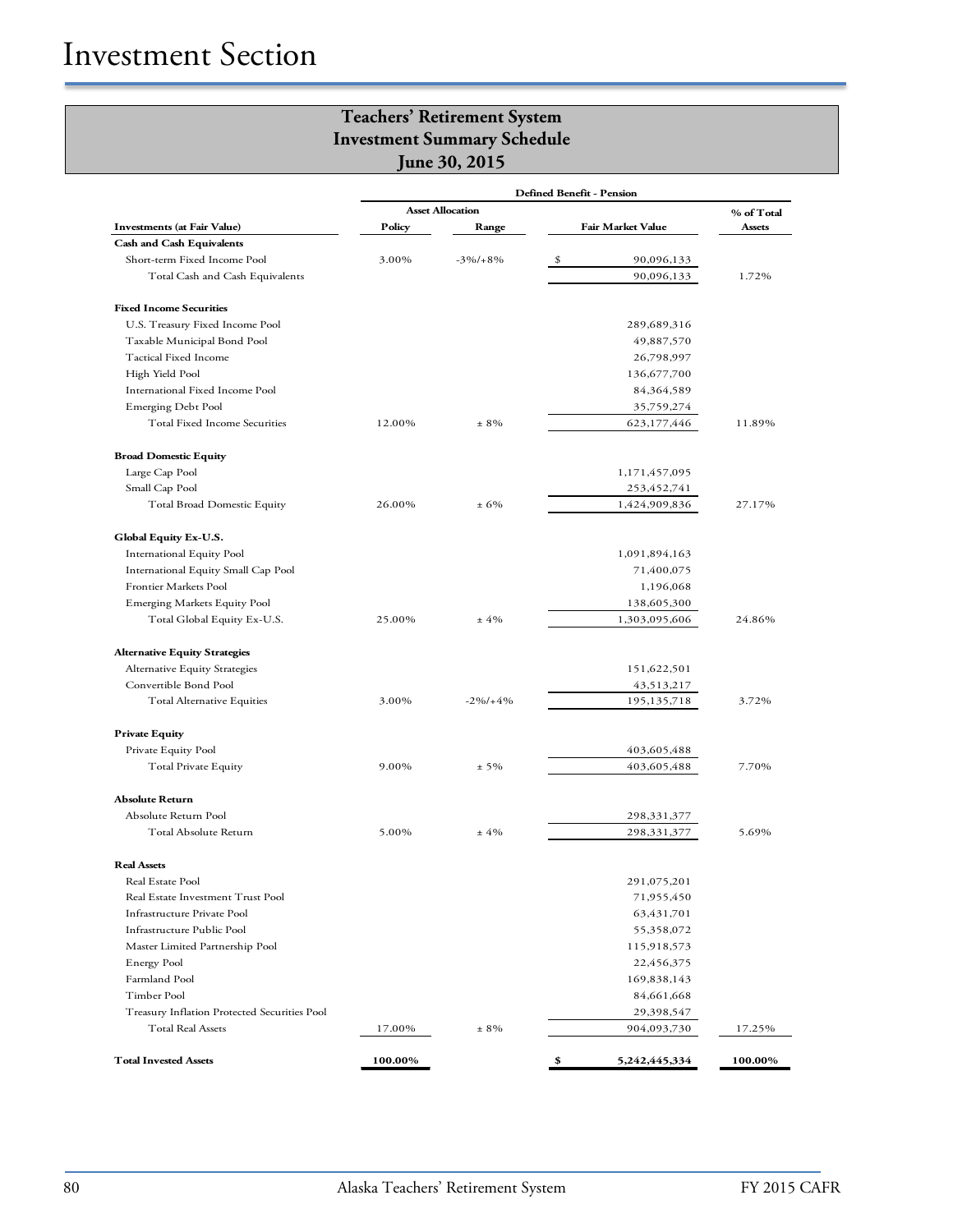|                                              |         | <b>Asset Allocation</b> |                          | % of Total |
|----------------------------------------------|---------|-------------------------|--------------------------|------------|
| <b>Investments (at Fair Value)</b>           | Policy  | Range                   | <b>Fair Market Value</b> | Assets     |
| <b>Cash and Cash Equivalents</b>             |         |                         |                          |            |
| Short-term Fixed Income Pool                 | 3.00%   | $-3\%/+8\%$             | \$<br>59,170,760         |            |
| Total Cash and Cash Equivalents              |         |                         | 59,170,760               | 2.27%      |
| <b>Fixed Income Securities</b>               |         |                         |                          |            |
| U.S. Treasury Fixed Income Pool              |         |                         | 143,231,811              |            |
| Taxable Municipal Bond Pool                  |         |                         | 24,666,036               |            |
| Tactical Fixed Income                        |         |                         | 13,250,296               |            |
| High Yield Pool                              |         |                         | 67,577,897               |            |
| International Fixed Income Pool              |         |                         | 41,712,593               |            |
| <b>Emerging Debt Pool</b>                    |         |                         | 17,680,547               |            |
| Total Fixed Income Securities                | 12.00%  | $± 8\%$                 | 308,119,180              | 11.82%     |
| <b>Broad Domestic Equity</b>                 |         |                         |                          |            |
| Large Cap Pool                               |         |                         | 579,206,453              |            |
| Small Cap Pool                               |         |                         | 125,315,272              |            |
| Total Broad Domestic Equity                  | 26.00%  | ± 6%                    | 704,521,725              | 27.04%     |
| Global Equity Ex-U.S.                        |         |                         |                          |            |
| <b>International Equity Pool</b>             |         |                         | 539,867,953              |            |
| International Equity Small Cap Pool          |         |                         | 35,302,517               |            |
| Frontier Markets Pool                        |         |                         | 591,375                  |            |
| <b>Emerging Markets Equity Pool</b>          |         |                         | 68,530,964               |            |
| Total Global Equity Ex-U.S.                  | 25.00%  | ±4%                     | 644,292,809              | 24.72%     |
| <b>Alternative Equity Strategies</b>         |         |                         |                          |            |
| Alternative Equity Strategies                |         |                         | 74,967,091               |            |
| Convertible Bond Pool                        |         |                         | 21,514,348               |            |
| Total Alternative Equities                   | 3.00%   | $-2\%/+4\%$             | 96,481,439               | 3.70%      |
| <b>Private Equity</b>                        |         |                         |                          |            |
| Private Equity Pool                          |         |                         | 199,555,667              |            |
| Total Private Equity                         | 9.00%   | $± 5\%$                 | 199,555,667              | 7.66%      |
| <b>Absolute Return</b>                       |         |                         |                          |            |
| Absolute Return Pool                         |         |                         | 147,504,726              |            |
| Total Absolute Return                        | 5.00%   | ±4%                     | 147,504,726              | 5.66%      |
| <b>Real Assets</b>                           |         |                         |                          |            |
| Real Estate Pool                             |         |                         | 143,388,584              |            |
| Real Estate Investment Trust Pool            |         |                         | 35,577,111               |            |
| Infrastructure Private Pool                  |         |                         | 31,362,695               |            |
| Infrastructure Public Pool                   |         |                         | 27,370,830               |            |
| Master Limited Partnership Pool              |         |                         | 57,313,909               |            |
| <b>Energy Pool</b>                           |         |                         | 11,103,162               |            |
| Farmland Pool                                |         |                         | 83,973,496               |            |
| Timber Pool                                  |         |                         | 41,859,478               |            |
| Treasury Inflation Protected Securities Pool |         |                         | 14,535,597               |            |
| <b>Total Real Assets</b>                     | 17.00%  | $± 8\%$                 | 446,484,862              | 17.13%     |
| <b>Total Invested Assets</b>                 | 100.00% |                         | \$<br>2,606,131,168      | 100.00%    |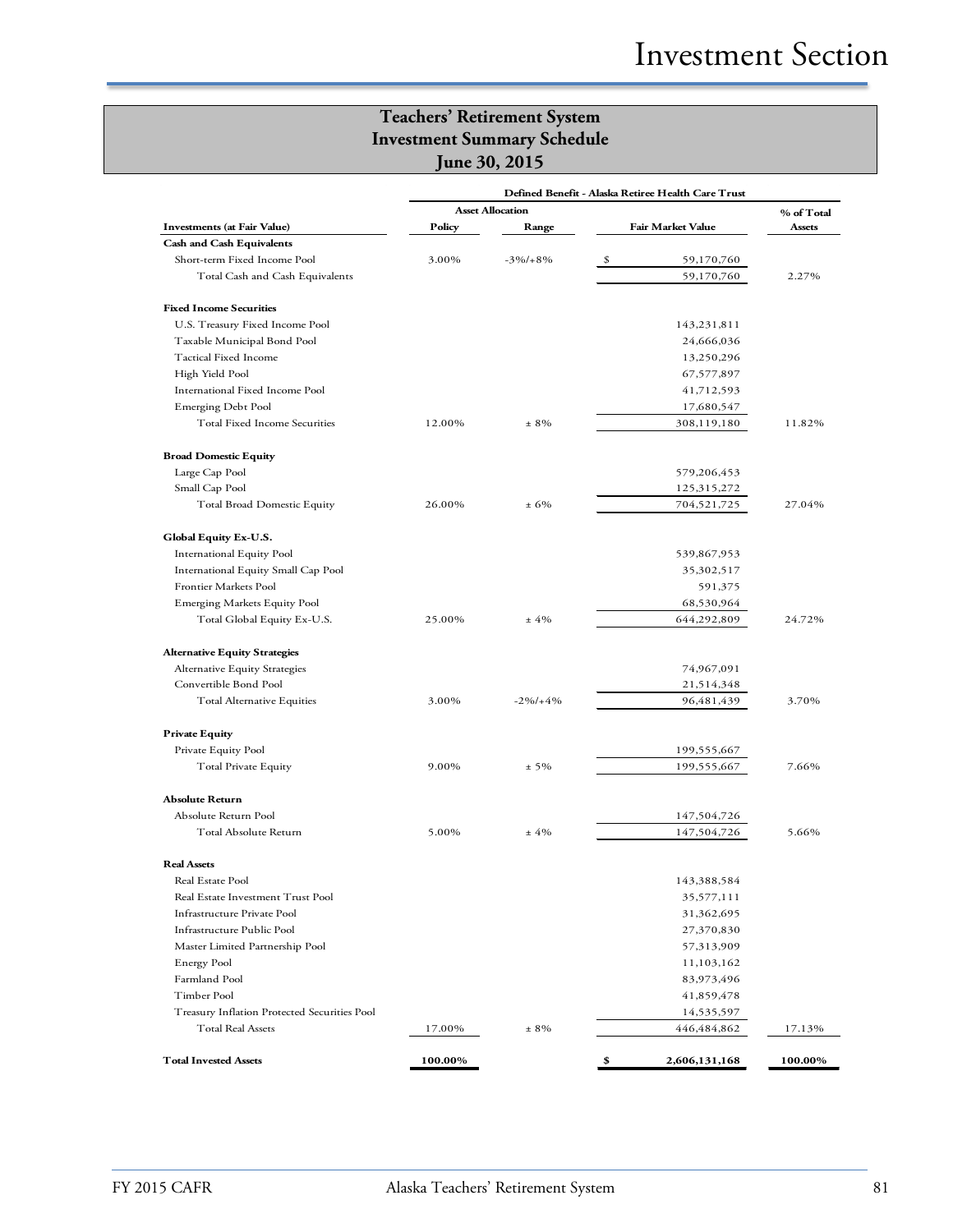|                                               | <b>Defined Contribution - Participant Directed</b> |       |    |                          |            |
|-----------------------------------------------|----------------------------------------------------|-------|----|--------------------------|------------|
|                                               | <b>Asset Allocation</b>                            |       |    |                          | % of Total |
| <b>Investments</b> (at Fair Value)            | Policy                                             | Range |    | <b>Fair Market Value</b> | Assets     |
| <b>Cash and Cash Equivalents</b>              |                                                    |       |    |                          |            |
| Short-term Fixed Income Pool                  | 100.00%                                            | 0%    | \$ | 6,188,350                |            |
| Total Cash and Cash Equivalents               |                                                    |       |    | 6,188,350                | 2.41%      |
| Pooled Investment Funds (1)                   |                                                    |       |    |                          |            |
| T. Rowe Price                                 |                                                    |       |    |                          |            |
| Target 2010 Trust                             |                                                    |       |    | 492,947                  |            |
| Target 2015 Trust                             |                                                    |       |    | 2,304,213                |            |
| Target 2020 Trust                             |                                                    |       |    | 5,434,807                |            |
| Target 2025 Trust                             |                                                    |       |    | 8,224,217                |            |
| Target 2030 Trust                             |                                                    |       |    | 8,843,948                |            |
| Target 2035 Trust                             |                                                    |       |    | 13,656,716               |            |
| Target 2040 Trust                             |                                                    |       |    | 14,583,592               |            |
| Target 2045 Trust                             |                                                    |       |    | 24,371,719               |            |
| Target 2050 Trust                             |                                                    |       |    | 33,516,154               |            |
| Target 2055 Trust                             |                                                    |       |    | 8,526,511                |            |
| Alaska Balanced Fund                          |                                                    |       |    | 1,817,287                |            |
| Long-Term Balanced Fund                       |                                                    |       |    | 10,605,257               |            |
| Alaska Money Market                           |                                                    |       |    | 1,778,841                |            |
| Total Pooled Investment Funds                 |                                                    |       |    | 134,156,209              | 52.35%     |
| <b>Collective Investment Funds (1)</b>        |                                                    |       |    |                          |            |
| State Street Global Advisors                  |                                                    |       |    |                          |            |
| Money Market Fund                             |                                                    |       |    | 265,867                  |            |
| S&P Stock Index Fund                          |                                                    |       |    | 13,175,490               |            |
| Russell 3000 Index                            |                                                    |       |    | 15,078,390               |            |
| Real Estate Investment Trust Index            |                                                    |       |    | 3,720,312                |            |
| World Equity Ex-U.S. Index                    |                                                    |       |    | 10,918,969               |            |
| Long U.S. Treasury Bond Index                 |                                                    |       |    | 166,088                  |            |
| Treasury Inflation Protected Securities Index |                                                    |       |    | 1,650,203                |            |
| World Government Bond Ex-U.S. Index           |                                                    |       |    | 3,861,605                |            |
| Global Balanced Fund                          |                                                    |       |    | 11,047,922               |            |
| <b>Barclays</b>                               |                                                    |       |    |                          |            |
| Daily Government/Corporate Bond Fund          |                                                    |       |    | 18,243,408               |            |
| Intermediate Bond Fund                        |                                                    |       |    | 115,658                  |            |
| <b>Brandes Institutional</b>                  |                                                    |       |    |                          |            |
| Alaska International Equity Fund              |                                                    |       |    | 15,180,162               |            |
| <b>RCM</b>                                    |                                                    |       |    |                          |            |
| Socially Responsible Fund                     |                                                    |       |    | 1,066,828                |            |
| T. Rowe Price                                 |                                                    |       |    |                          |            |
| Small-Cap Fund                                |                                                    |       |    | 21,439,157               |            |
| Total Collective Investment Funds             |                                                    |       |    | 115,930,059              | 45.24%     |
| <b>Total Invested Assets</b>                  |                                                    |       | \$ | 256,274,618              | 100.00%    |

(1) Pooled Investment Funds and Collective Investment Funds are participant directed and therefore are not subject to an asset allocation.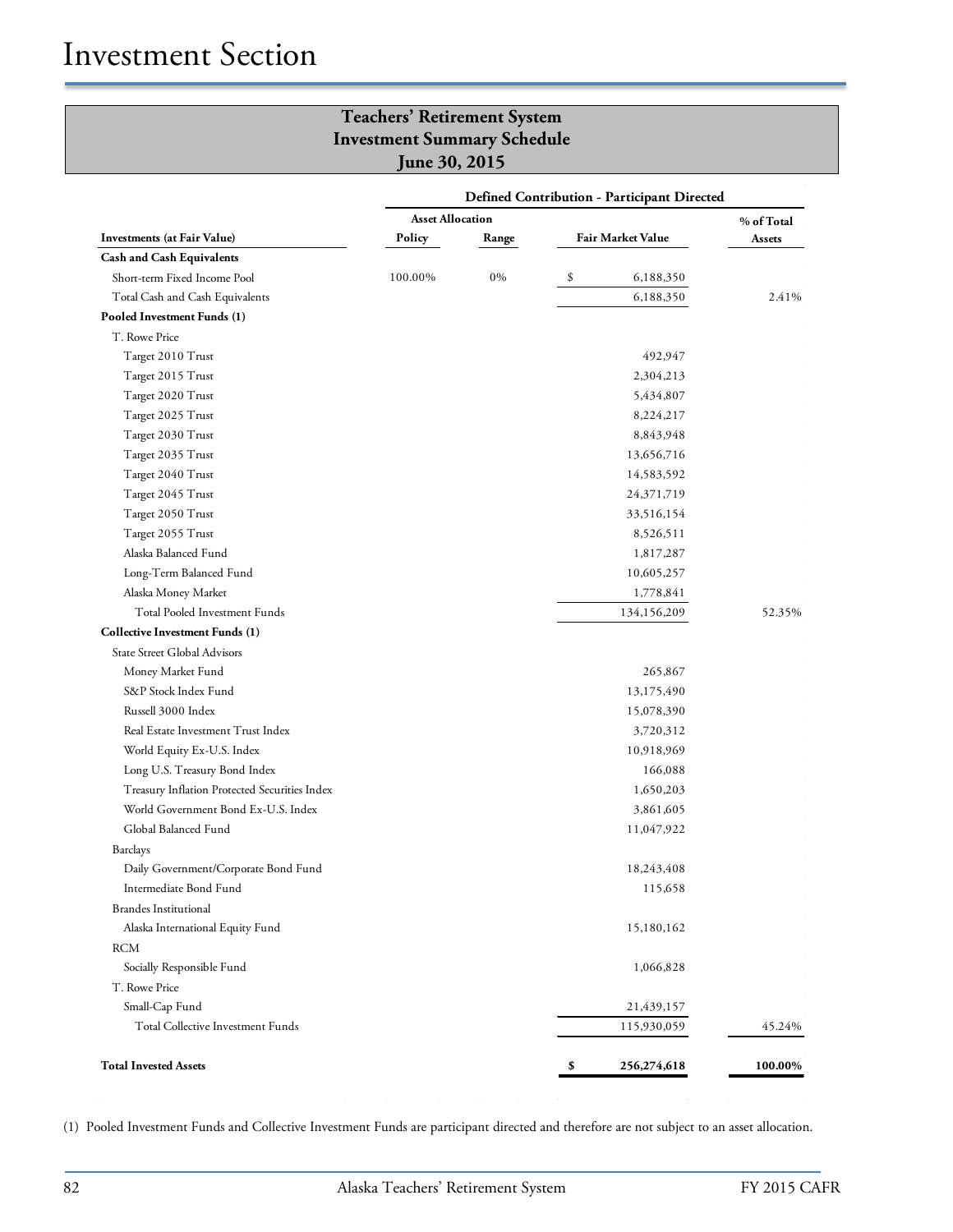|                                              | <b>Health Reimbursement Arrangement</b> |                         |                   |            |
|----------------------------------------------|-----------------------------------------|-------------------------|-------------------|------------|
|                                              |                                         | <b>Asset Allocation</b> |                   | % of Total |
| <b>Investments (at Fair Value)</b>           | Policy                                  | Range                   | Fair Market Value | Assets     |
| <b>Cash and Cash Equivalents</b>             |                                         |                         |                   |            |
| Short-term Fixed Income Pool                 | 3.00%                                   | $-3\%/+8\%$             | \$<br>1,566,780   |            |
| Total Cash and Cash Equivalents              |                                         |                         | 1,566,780         | 2.64%      |
| <b>Fixed Income Securities</b>               |                                         |                         |                   |            |
| U.S. Treasury Fixed Income Pool              |                                         |                         | 3,251,233         |            |
| Taxable Municipal Bond Pool                  |                                         |                         | 559,897           |            |
| Tactical Fixed Income                        |                                         |                         | 300,770           |            |
| High Yield Pool                              |                                         |                         | 1,533,957         |            |
| International Fixed Income Pool              |                                         |                         | 946,839           |            |
| Emerging Debt Pool                           |                                         |                         | 401,332           |            |
| Total Fixed Income Securities                | 12.00%                                  | $± 8\%$                 | 6,994,028         | 11.78%     |
| <b>Broad Domestic Equity</b>                 |                                         |                         |                   |            |
| Large Cap Pool                               |                                         |                         | 13,147,468        |            |
| Small Cap Pool                               |                                         |                         | 2,844,544         |            |
| Total Broad Domestic Equity                  | 26.00%                                  | ± 6%                    | 15,992,012        | 26.92%     |
| Global Equity Ex-U.S.                        |                                         |                         |                   |            |
| <b>International Equity Pool</b>             |                                         |                         | 12,254,519        |            |
| International Equity Small Cap Pool          |                                         |                         | 801,335           |            |
| Frontier Markets Pool                        |                                         |                         | 13,424            |            |
| Emerging Markets Equity Pool                 |                                         |                         | 1,555,592         |            |
| Total Global Equity Ex-U.S.                  | 25.00%                                  | ±4%                     | 14,624,870        | 24.63%     |
| <b>Alternative Equity Strategies</b>         |                                         |                         |                   |            |
| Alternative Equity Strategies                |                                         |                         | 1,701,686         |            |
| Convertible Bond Pool                        |                                         |                         | 488,356           |            |
| Total Alternative Equities                   | 3.00%                                   | $-2\%/+4\%$             | 2,190,042         | 3.69%      |
| <b>Private Equity</b>                        |                                         |                         |                   |            |
| Private Equity Pool                          |                                         |                         | 4,529,735         |            |
| Total Private Equity                         | 9.00%                                   | $± 5\%$                 | 4,529,735         | 7.63%      |
| <b>Absolute Return</b>                       |                                         |                         |                   |            |
| Absolute Return Pool                         |                                         |                         | 3,348,225         |            |
| Total Absolute Return                        | 5.00%                                   | ±4%                     | 3,348,225         | 5.64%      |
| <b>Real Assets</b>                           |                                         |                         |                   |            |
| Real Estate Pool                             |                                         |                         | 3,254,792         |            |
| Real Estate Investment Trust Pool            |                                         |                         | 807,568           |            |
| Infrastructure Private Pool                  |                                         |                         | 711,906           |            |
| Infrastructure Public Pool                   |                                         |                         | 621,293           |            |
| Master Limited Partnership Pool              |                                         |                         | 1,300,974         |            |
| <b>Energy Pool</b>                           |                                         |                         | 252,032           |            |
| Farmland Pool                                |                                         |                         | 1,906,123         |            |
| Timber Pool                                  |                                         |                         | 950,173           |            |
| Treasury Inflation Protected Securities Pool |                                         |                         | 329,945           |            |
| <b>Total Real Assets</b>                     | 17.00%                                  | $± 8\%$                 | 10,134,806        | 17.07%     |
| <b>Total Invested Assets</b>                 | 100.00%                                 |                         | \$<br>59,380,498  | 100.00%    |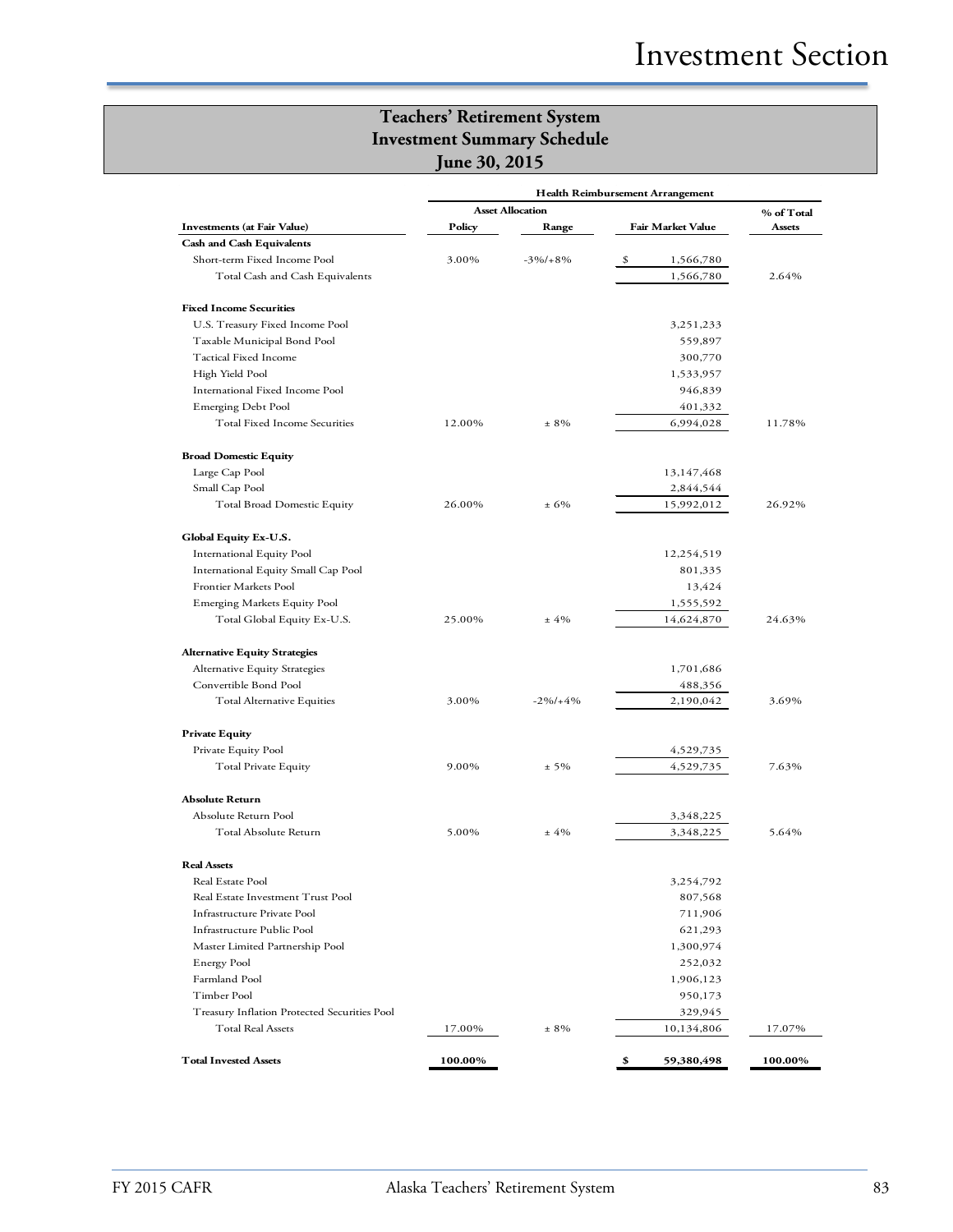|                                              | <b>Asset Allocation</b> |             |                   | % of Total |
|----------------------------------------------|-------------------------|-------------|-------------------|------------|
| <b>Investments (at Fair Value)</b>           | Policy                  | Range       | Fair Market Value | Assets     |
| <b>Cash and Cash Equivalents</b>             |                         |             |                   |            |
| Short-term Fixed Income Pool                 | 3.00%                   | $-3\%/+8\%$ | \$<br>73,878      |            |
| Total Cash and Cash Equivalents              |                         |             | 73,878            | 2.33%      |
| <b>Fixed Income Securities</b>               |                         |             |                   |            |
| U.S. Treasury Fixed Income Pool              |                         |             | 173,808           |            |
| Taxable Municipal Bond Pool                  |                         |             | 29,932            |            |
| Tactical Fixed Income                        |                         |             | 16,079            |            |
| High Yield Pool                              |                         |             | 82,004            |            |
| International Fixed Income Pool              |                         |             | 50,617            |            |
| Emerging Debt Pool                           |                         |             | 21,455            |            |
| Total Fixed Income Securities                | 12.00%                  | $± 8\%$     | 373,895           | 11.82%     |
| <b>Broad Domestic Equity</b>                 |                         |             |                   |            |
| Large Cap Pool                               |                         |             | 702,850           |            |
| Small Cap Pool                               |                         |             | 152,067           |            |
| <b>Total Broad Domestic Equity</b>           | 26.00%                  | ± 6%        | 854,917           | 27.01%     |
| Global Equity Ex-U.S.                        |                         |             |                   |            |
| International Equity Pool                    |                         |             | 655,114           |            |
| International Equity Small Cap Pool          |                         |             | 42,839            |            |
| Frontier Markets Pool                        |                         |             | 717               |            |
| Emerging Markets Equity Pool                 |                         |             | 83,160            |            |
| Total Global Equity Ex-U.S.                  | 25.00%                  | $±4\%$      | 781,830           | 24.71%     |
| <b>Alternative Equity Strategies</b>         |                         |             |                   |            |
| Alternative Equity Strategies                |                         |             | 90,970            |            |
| Convertible Bond Pool                        |                         |             | 26,107            |            |
| Total Alternative Equities                   | 3.00%                   | $-2\%/+4\%$ | 117,077           | 3.70%      |
| <b>Private Equity</b>                        |                         |             |                   |            |
| Private Equity Pool                          |                         |             | 242,155           |            |
| Total Private Equity                         | 9.00%                   | $± 5\%$     | 242,155           | 7.65%      |
| Absolute Return                              |                         |             |                   |            |
| Absolute Return Pool                         |                         |             | 178,992           |            |
| Total Absolute Return                        | 5.00%                   | ±4%         | 178,992           | 5.66%      |
| <b>Real Assets</b>                           |                         |             |                   |            |
| Real Estate Pool                             |                         |             | 173,998           |            |
| Real Estate Investment Trust Pool            |                         |             | 43,172            |            |
| Infrastructure Private Pool                  |                         |             | 38,057            |            |
| Infrastructure Public Pool                   |                         |             | 33,213            |            |
| Master Limited Partnership Pool              |                         |             | 69,549            |            |
| <b>Energy Pool</b>                           |                         |             | 13,473            |            |
| Farmland Pool                                |                         |             | 101,900           |            |
| Timber Pool                                  |                         |             | 50,796            |            |
| Treasury Inflation Protected Securities Pool |                         |             | 17,639            |            |
| Total Real Assets                            | 17.00%                  | $± 8\%$     | 541,797           | 17.12%     |
| <b>Total Invested Assets</b>                 | 100.00%                 |             | \$<br>3,164,541   | 100.00%    |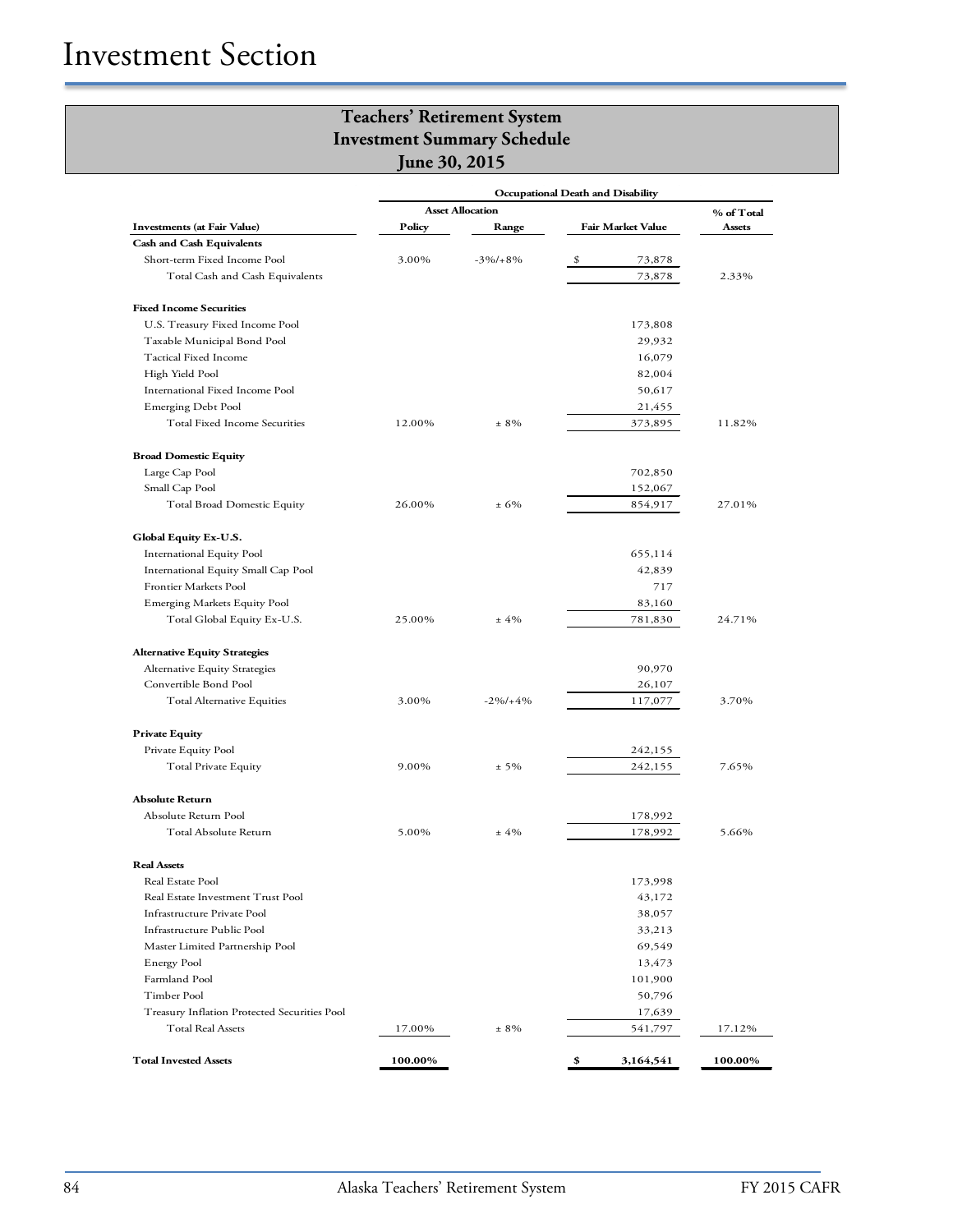| <b>Investments (at Fair Value)</b>           |         |                         |                   |                      |
|----------------------------------------------|---------|-------------------------|-------------------|----------------------|
|                                              |         | <b>Asset Allocation</b> |                   | % of Total<br>Assets |
|                                              | Policy  | Range                   | Fair Market Value |                      |
| <b>Cash and Cash Equivalents</b>             |         |                         |                   |                      |
| Short-term Fixed Income Pool                 | 3.00%   | $-3\%/+8\%$             | -\$<br>562,330    |                      |
| Total Cash and Cash Equivalents              |         |                         | 562,330           | 3.22%                |
| <b>Fixed Income Securities</b>               |         |                         |                   |                      |
| U.S. Treasury Fixed Income Pool              |         |                         | 950,437           |                      |
| Taxable Municipal Bond Pool                  |         |                         | 163,675           |                      |
| Tactical Fixed Income                        |         |                         | 87,924            |                      |
| High Yield Pool                              |         |                         | 448,423           |                      |
| International Fixed Income Pool              |         |                         | 276,790           |                      |
| <b>Emerging Debt Pool</b>                    |         |                         | 117,323           |                      |
| Total Fixed Income Securities                | 12.00%  | $± 8\%$                 | 2,044,572         | 11.71%               |
| <b>Broad Domestic Equity</b>                 |         |                         |                   |                      |
| Large Cap Pool                               |         |                         | 3,843,412         |                      |
| Small Cap Pool                               |         |                         | 831,549           |                      |
| <b>Total Broad Domestic Equity</b>           | 26.00%  | ± 6%                    | 4,674,961         | 26.77%               |
| Global Equity Ex-U.S.                        |         |                         |                   |                      |
| <b>International Equity Pool</b>             |         |                         | 3,582,375         |                      |
| International Equity Small Cap Pool          |         |                         | 234,255           |                      |
| Frontier Markets Pool                        |         |                         | 3,924             |                      |
| <b>Emerging Markets Equity Pool</b>          |         |                         | 454,748           |                      |
| Total Global Equity Ex-U.S.                  | 25.00%  | ±4%                     | 4,275,302         | 24.48%               |
| <b>Alternative Equity Strategies</b>         |         |                         |                   |                      |
| Alternative Equity Strategies                |         |                         | 497,455           |                      |
| Convertible Bond Pool                        |         |                         | 142,762           |                      |
| Total Alternative Equities                   | 3.00%   | $-2\%/+4\%$             | 640,217           | 3.67%                |
| <b>Private Equity</b>                        |         |                         |                   |                      |
| Private Equity Pool                          |         |                         | 1,324,182         |                      |
| Total Private Equity                         | 9.00%   | $± 5\%$                 | 1,324,182         | 7.58%                |
| <b>Absolute Return</b>                       |         |                         |                   |                      |
| Absolute Return Pool                         |         |                         | 978,790           |                      |
| Total Absolute Return                        | 5.00%   | ±4%                     | 978,790           | 5.60%                |
| <b>Real Assets</b>                           |         |                         |                   |                      |
| Real Estate Pool                             |         |                         | 951,476           |                      |
| Real Estate Investment Trust Pool            |         |                         | 236,077           |                      |
| Infrastructure Private Pool                  |         |                         | 208,112           |                      |
| Infrastructure Public Pool                   |         |                         | 181,624           |                      |
| Master Limited Partnership Pool              |         |                         | 380,315           |                      |
| Energy Pool                                  |         |                         | 73,677            |                      |
| Farmland Pool                                |         |                         | 557,219           |                      |
| Timber Pool                                  |         |                         | 277,765           |                      |
| Treasury Inflation Protected Securities Pool |         |                         | 96,453            |                      |
| <b>Total Real Assets</b>                     | 17.00%  | $± 8\%$                 | 2,962,718         | 16.97%               |
| <b>Total Invested Assets</b>                 | 100.00% |                         | \$<br>17,463,072  | 100.00%              |